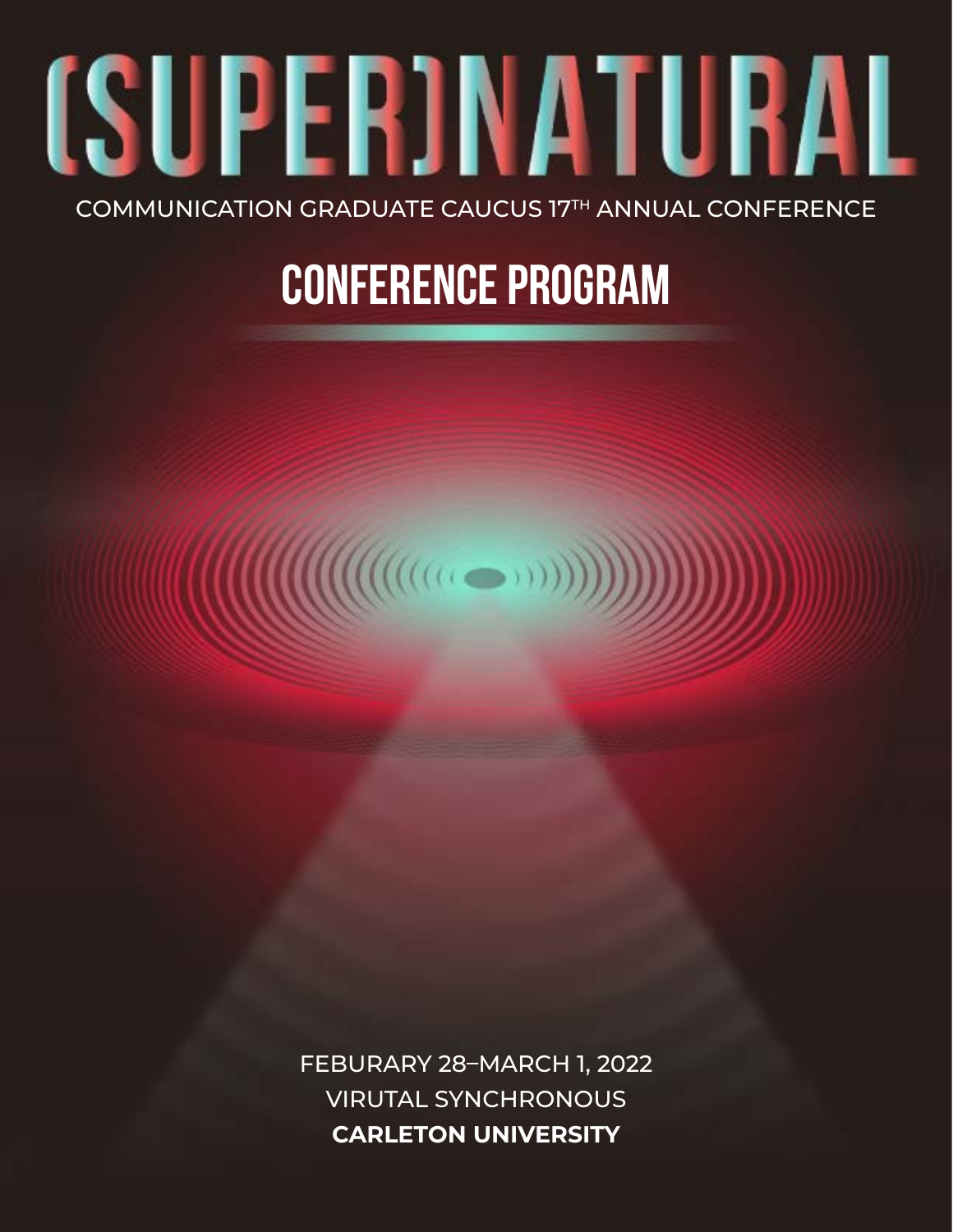# TABLE OF CONTENTS

|               | 1                       | Message from the Conference Committee          |  |
|---------------|-------------------------|------------------------------------------------|--|
|               | $\overline{\mathbf{2}}$ | 2021-2022 Communication Graduate Caucus        |  |
|               | $\overline{\mathbf{3}}$ | <b>Zoom Instructions</b>                       |  |
|               | 4                       | <b>Keynote Presentations</b>                   |  |
|               | 5                       | Roundtable: The Ghosts of Communication's Past |  |
|               | 6                       | Day 1: Monday, February 28                     |  |
|               | 7                       | Day 2: Tuesday, March 1                        |  |
| <b>PANELS</b> | 8                       | Panel 1: Identity Building & Control           |  |
|               | 9                       | Panel 2: Sound & Immortalization               |  |
|               | 11                      | Panel 3: Media & Representation                |  |
|               | 12                      | Panel 4: Ritual & Collectivization             |  |
|               | 14                      | Panel 5: Hauntology & Temporality              |  |
|               | 16                      | Panel 6: Symbiosis                             |  |
|               | 18                      | Panel 7: Fact & Fiction                        |  |
|               | 19                      | Panel 8: Religion & the Cosmos                 |  |
|               | 20                      | Panel 9: Economy & Technology                  |  |
|               | 21                      | <b>Undergraduate Panel</b>                     |  |
|               |                         |                                                |  |

[Thank you](#page-23-0)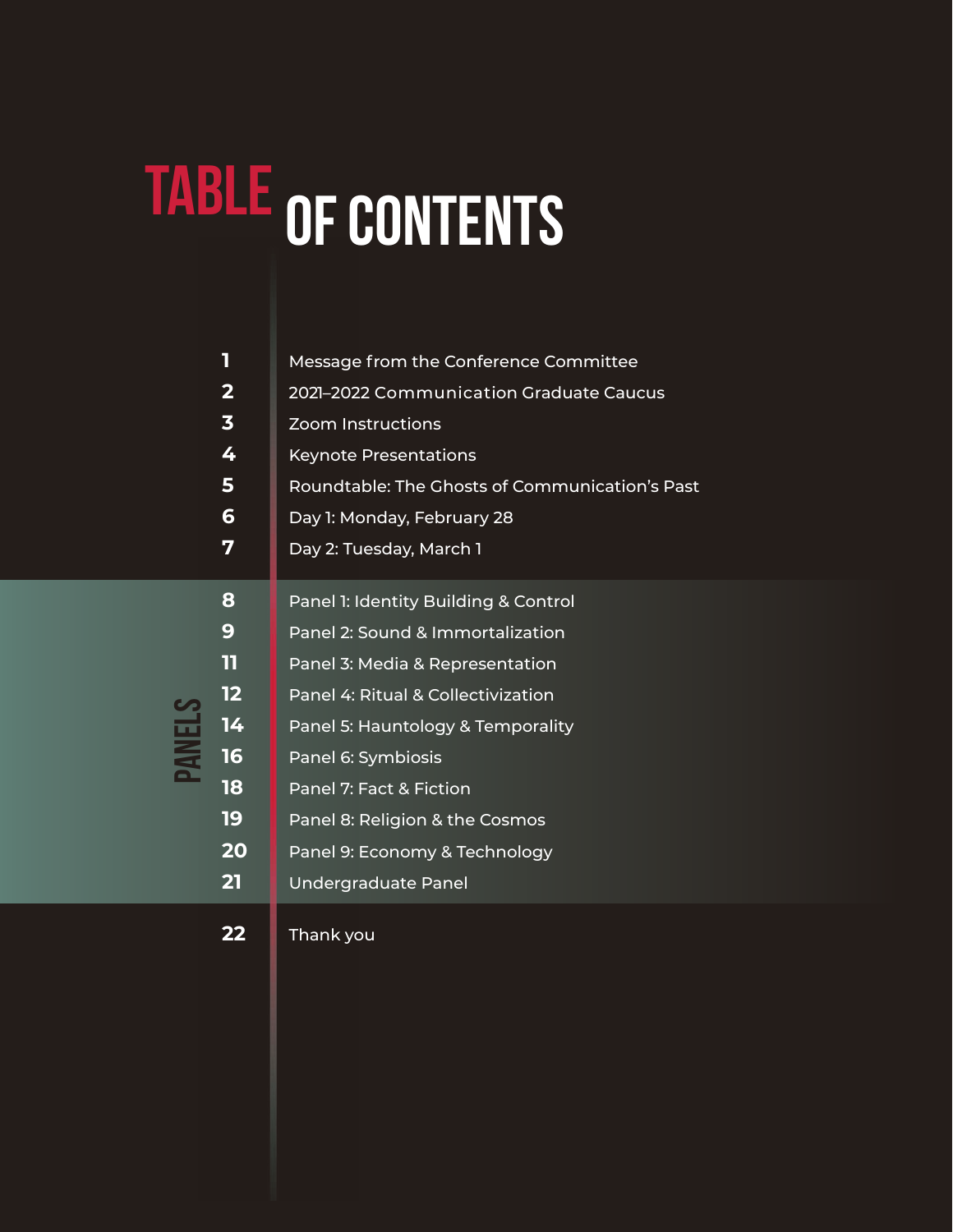### <span id="page-2-0"></span>BEYOND THIS PAGE LIES THE PROCEEDINGS FOR THE 17TH ANNUAL COMMUNICATION GRADUATE CAUCUS CONFERENCE.

#### **WELCOME TO (SUPER)NATURAL!**

As settlers, we committee members would first like to acknowledge that the land on which we mobilize and Carleton University mobilizes is the traditional unceded and unsurrendered territory of the Algonquin Anishnaabeg People. The Algonquin peoples have been the custodians of these lands and waters since time immemorial. As this is a virtual event, we also recognize that all who meet in this digital space live and work across Turtle Island, inhabiting traditional territories of Inuit, Métis, and First Nations Peoples. We are grateful to be gathering with you all from this place.

As this conference has become a staple of our program, both for students and faculty alike, we have become more committed than ever in cultivating engaging and interesting presentations. While last year's theme sought to aid in our collective adjustment to ever-online and distanced life, we wanted to cultivate and encourage a space for unorthodox and melodramatic academia to flourish. As we conceived of themes over the summer, and with our worlds returning to what they had once been, we watched as this re-emergence was torn away by powers beyond our control. Something seemingly supernatural has been gripping all of us so tightly in its grasp. Thus we came to this theme: a means for us to break from our forced path and to re-evaluate the world around us. We cheered as we received such wildly varied submissions, all of which were so thoroughly diverse. We have cultivated our panels into perhaps initially unorthodox pairings, but ones we feel share at their very core the same themes. In bringing together so many brilliant emerging academics, the Conference Committee was steadfast to not force attendees to choose one panel over another: with no concurrent panels every panelist and every submission can be seen and heard.

## **Message from the Conference Committee**

(Super)Natural would not have been possible without the support of Dr. Sheryl Hamilton, Dr. Miranda Brady, Dr. Joshua Greenberg, and Dr. Dwayne Winseck, as well as CGC Queens Sarah MacLean and Kate Fedchun. We are grateful to Carleton's School of Journalism and Communication, the Graduate Student's Association, the Canadian Communication Association, the Canadian Journal of Communication, and Carleton's Faculty of Public Affairs for their support and contributions to this year's proceedings. Thank you to our panelists, for graciously sharing their research with us. We are eternally thankful for the many moderators and volunteers who have so generously given their time both in preparation of and during the conference. We want to extend our heartfelt thanks to our graphic designer, Yiying Jiao, for her work and dedication in giving our vision material form, and Kit Chokly, for their last minute intervention to save the conference committee from a crisis at the eleventh hour. Join us in celebrating Dr. Armond R. Towns joining the Communication Department and thank him for chairing our special roundtable event. Finally, the Conference Committee wishes to welcome and thank our Keynote Speakers, Dr. Susana Vargas Cervantes and Professor Emily Pelstring.

Thank you, our beloved attendees for making this conference worthwhile. We hope that you enjoy the proceedings, that your excitement matches our own and that we all come away from (Super)Natural with a burning wish to feed our melodramatic academic desires.

> **Shanice Bernicky, Justine Routhier, Maria-Antonia Urso, Alex Milton 2021–2022 CONFERENCE PLANNING COMMITTEE**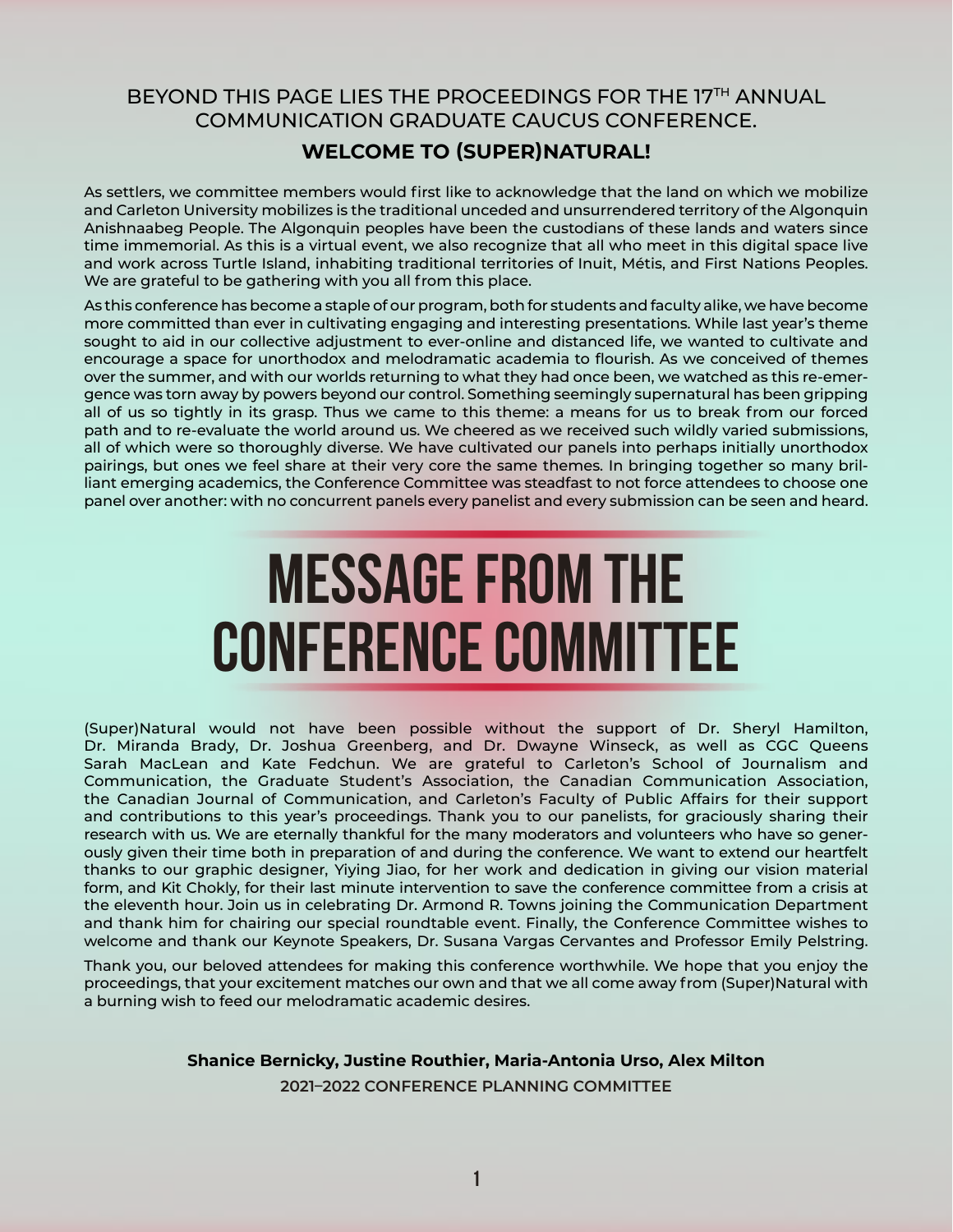# <span id="page-3-0"></span>**2021–2022 Communication Graduate Caucus**

**Sarah MacLean** CGC PRESIDENT

**Kate Fedchun** CGC VICE-PRESIDENT

**Shanice Bernicky** CONFERENCE COMMITTEE

**Maria-Antonia Urso**

CONFERENCE COMMITTEE

## **Alex Milton**

CONFERENCE COMMITTEE

**Justine Routhier**

CONFERENCE COMMITTEE

**Allie Watson**

CUPE 4600 STEWARD

**Hande Uz Özcan** GSA REPRESENTATIVE **Sarah Samwell** CUPE 4600 STEWARD

**Anna Theus**

**Claudia Gleason** MA1 REPRESENTATIVE

GSA REPRESENTATIVE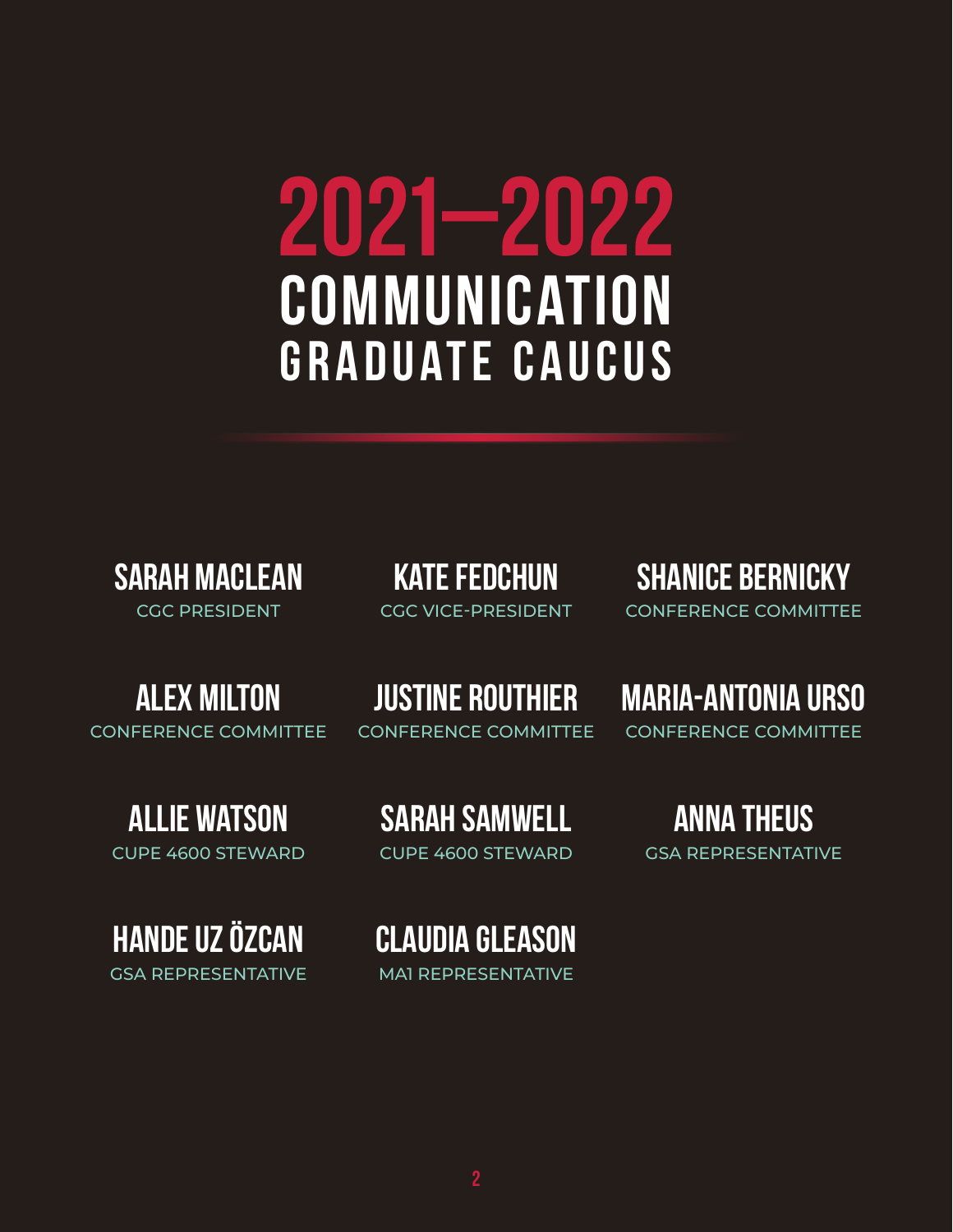<span id="page-4-0"></span>

[HTTPS://WWW.EVENTBRITE.CA/E/SUPERNATURAL-CONFERENCE-TICKETS-256099128387](https://www.eventbrite.ca/e/supernatural-conference-tickets-256099128387)

The 17th Annual Communication Graduate Caucus Conference, (Super)Natural, is an online, synchronous event. The Conference will be held over Zoom ([register here](https://www.eventbrite.ca/e/supernatural-conference-tickets-256099128387)).

Our conference will be divided into the main call and several breakout rooms; they will be as follows:

- **The Main Call** will be where all panels take place;
- **Panel Preparation ONLY** is reserved for panelists and moderators in preparation a few minutes prior to their respective sections. We ask that you respect this space and only join when/if you are a panelist or moderator and only when is it appropriate for you to do so;
- **The Tables** exist to casually chat, to continue discussion after a panel has ended, and/or to network. These rooms will be available throughout the day, please make use of them to your benefit or pleasure.

To enable the open-ended breakout room design and facilitate the use of the Tables, attendees can move at will from room to room. To do so, select the **breakout room icon** in the bottom toolbar and click **Join**  on the room of your choosing.



When leaving breakroom like a **Table**, ensure you are leaving the **Breakout Room** rather than the **Meeting**.



While you are free to move throughout the Zoom uninhibited (while respecting **Panel Preparation ONLY**), please note the following issue:

- When moving from **Table** or **Panel Preparation ONLY** back to the main call, Zoom will still list attendees as in their most recent breakout room. This means that **Tables** may look occupied but otherwise be empty.
- $*$  If an attendee's name has a green dot next to their name and if the text **(Not Joined)** does not follow their name, they *are* actually in the room.

| <b>Breakout Rooms - In Progress</b>                                          |  |
|------------------------------------------------------------------------------|--|
| * Panel Preparation ONLY                                                     |  |
| <b>OCCUPIED</b><br>Sabrina                                                   |  |
| Breakout Rooms - In Progress                                                 |  |
|                                                                              |  |
| <b>T</b> Panel Preparation ONLY<br><b>UNOCCUPIED</b><br>Sabrina (not joined) |  |
|                                                                              |  |

The Zoom call may close briefly over the lunch period as ownership is transferred between organizers.

Should there be any issues, please direct message to any of the following individuals in the Zoom call: Shanice Bernicky, Justine Routhier, Maria-Antonia Urso, and Alex Milton. Otherwise, emails may be sent to [cgcconference2022@gmail.com](mailto:cgcconference2022%40gmail.com?subject=)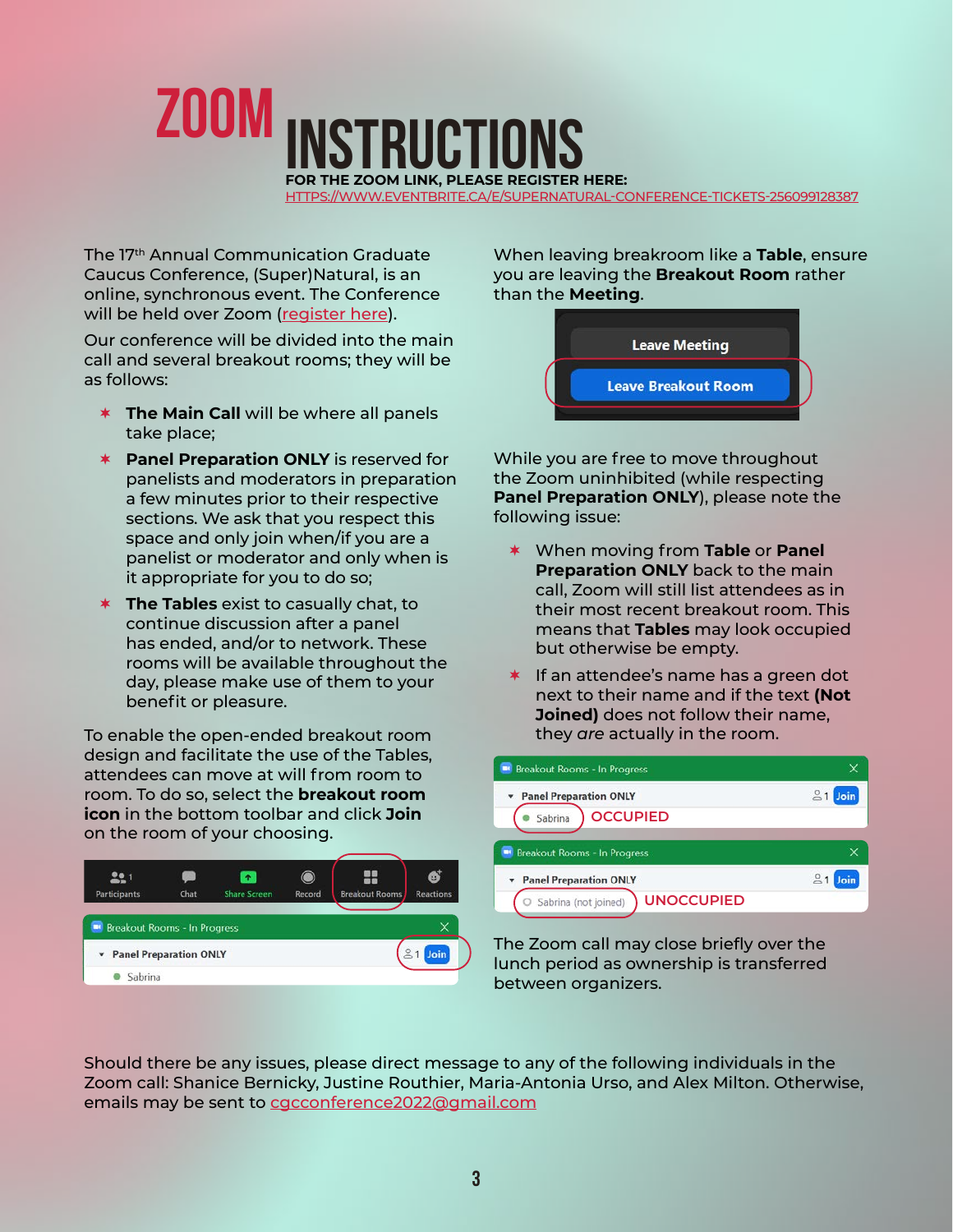## <span id="page-5-0"></span>**keynote Presentations**



## **DR. Susana Vargas Cervantes**

**Susana Vargas Cervantes** writes, researches and teaches. Her research mines the connections between gender, sexuality, class and skin tonalities to reconceptualize pigmentocracy. She is the author of the book *The Little Old Lady Killer: The Sensationalized Crimes of Mexico's First Female Serial Killer* (NYU Press, 2019) and *Mujercitos* (Editorial RM, 2015). After a Fulbright Visiting Fellowship at Columbia University, she joined Carleton University as an Assistant Professor in Communication and Media Studies.



## **Professor Emily Pelstring**

**Emily Pelstring** is an artist and filmmaker, and is faculty in the Department of Film and Media at Queen's University in Katarokwi/Kingston, Ontario, Canada. Emily's artistic research comes out of a desire to challenge normative ways of thinking about technological development by bringing antique media into contact with contemporary images. Her work takes interest in the material contingency of the cinematic spectacle, the evolution and cultural perception of various media forms, and the intersections of science and magic. These inquiries have been supported by the Social Sciences and Humanities Research Council, the Canada Council for the Arts, and the Ontario Arts Council, and the results have been exhibited in museums, galleries, and DIY spaces. As an independent filmmaker working with animation techniques for 16mm film and vintage analog video, she has directed many music videos and short films which have screened in festivals around the world. In addition to her solo work, Emily is engaged in ongoing artistic collaborations with Jessica Mensch and Katherine Kline, her "sistercrones" in the trio The Powers. Their most recent collaboration, [Sistership TV](https://sistership.tv/), was a webbased variety show that gathered numerous collaborators and guests to explore themes like human-animal communication, telepresence, hysteria, and witchcraft. Emilywas also a core organizer of an international symposium called [The Witch Institute](https://witchinstitute.com/) at Queen's University, which brought together scholars, artists, and practitioners to explore the meaning and impact of current media representations of the witch.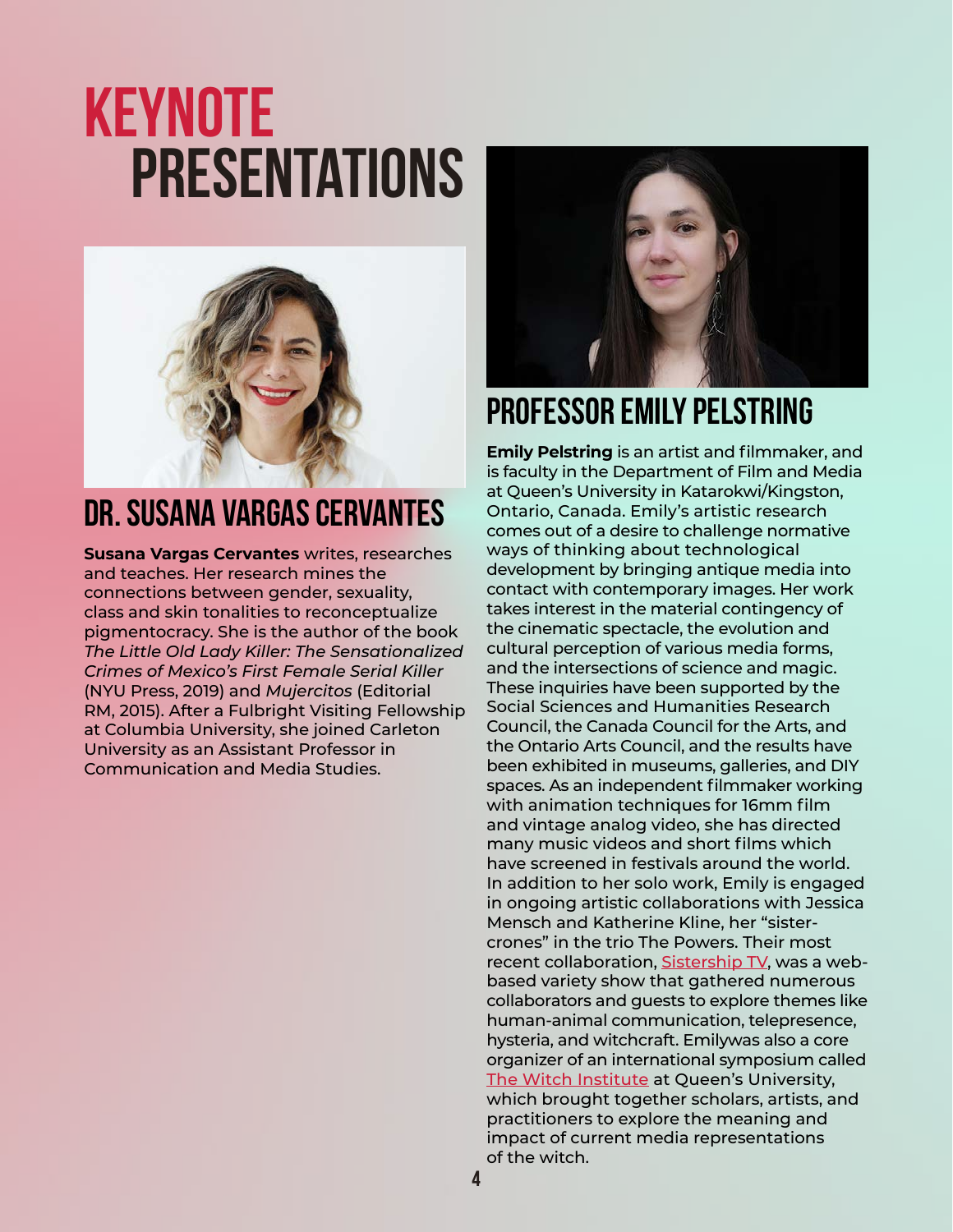## <span id="page-6-0"></span>**Roundtable The Ghosts of As we work towards better**  As we work towards better **COMMUNICATION'S PAST**

**confronted with an ongoing dilemma: How do we address the problematic scholars foundational to Communication studies?** 

**These "ghosts" of Communication haunt contemporary research. Their theories define our understanding of media and technology, but much of their discourse and ideologies are antithetical to inclusive scholarship. Are there responsible ways to engage with these scholars? Or should we exclude their concepts from our research? What does that mean for the field of Communication studies?**

**Facilitated by Dr. Armond R. Towns, this roundtable brings together Carleton faculty and graduate students to discuss these questions and more.**

## **Host**

#### **DR. ARMOND R. TOWNS**



**Armond R. Towns**'s work brings together Black studies, cultural studies, and media philosophy. His book, *On Black Media Philosophy,* has recently been published with the University of California Press. In it, he examines a variety of topics, from the work of Charles Darwin to the narratives of enslaved people on the Underground Railroad to the speeches and writings of the Black Panther Party to digital animations of police violence. Currently, Dr. Towns is developing a project on the relationship between the history of communication studies and the history of Black studies, focusing specifically on the development of both fields in U.S. and Canada.

## **with Guest Participants**

#### **DR. SANDRA ROBINSON**

**Dr. Robinson** is an Assistant Professor in Carleton's Communication and Media Studies program. She is the co-author of *Law's Expression: Communication, Law and Media in Canada*.

#### **DR. LIAM COLE YOUNG**

**Dr. Young** is an Assistant Professor in Carleton's Communication and Media Studies program. He is the author of *List Cultures: Knowledge and Poetics from Mesopotamia to BuzzFeed.*

#### **MILES KENYON**

**Miles** is a second year MA student in Carleton University's Communications Department, whose research focuses on surveillance of queer communities. A former journalist, he currently works for the University of Toronto's Citizen Lab.

#### **HANDE UZ ÖZCAN**

**Hande** is a PhD student whose research focuses on participatory politics on social media in authoritarian countries,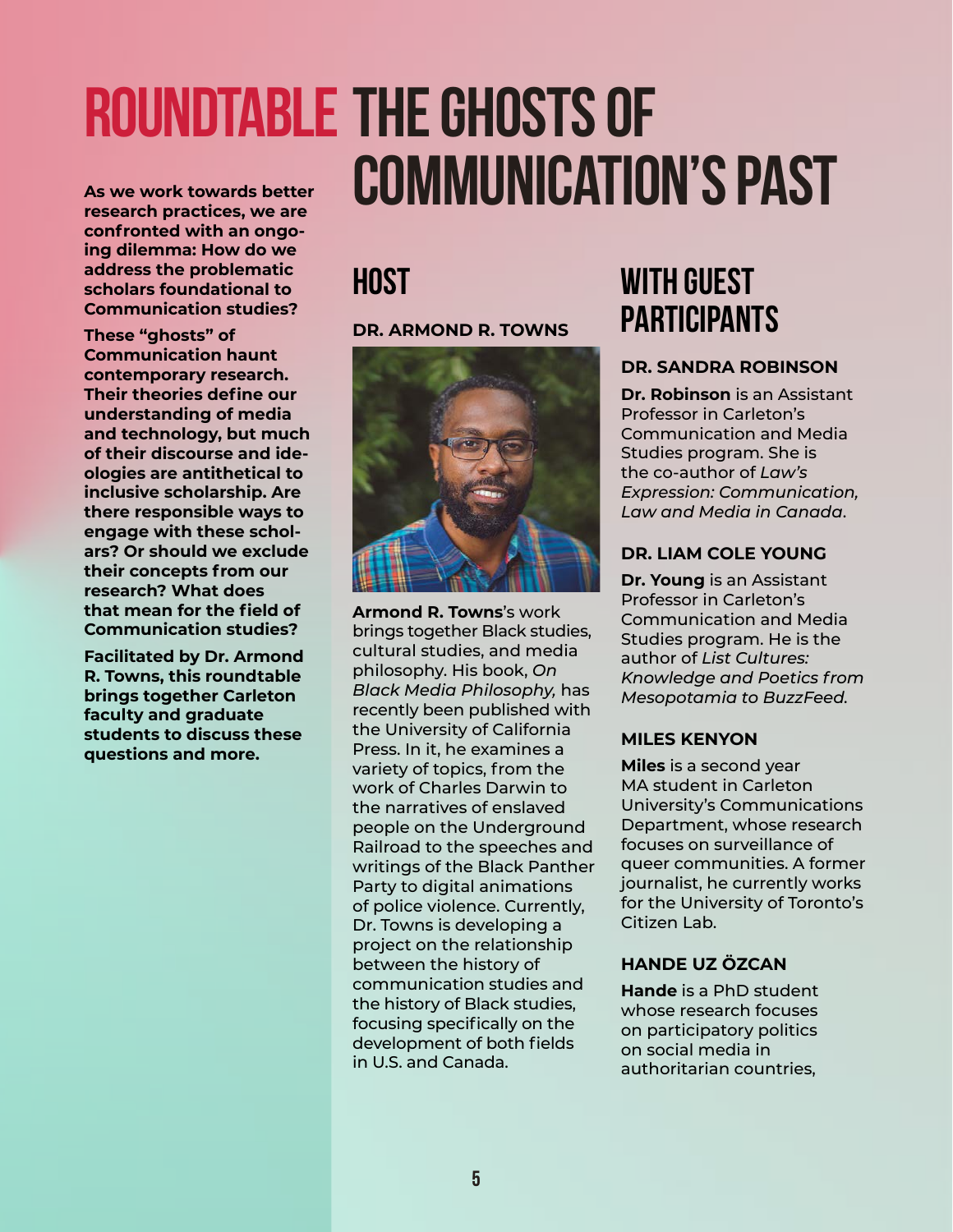# <span id="page-7-0"></span>**Day 1 Monday, February 28**

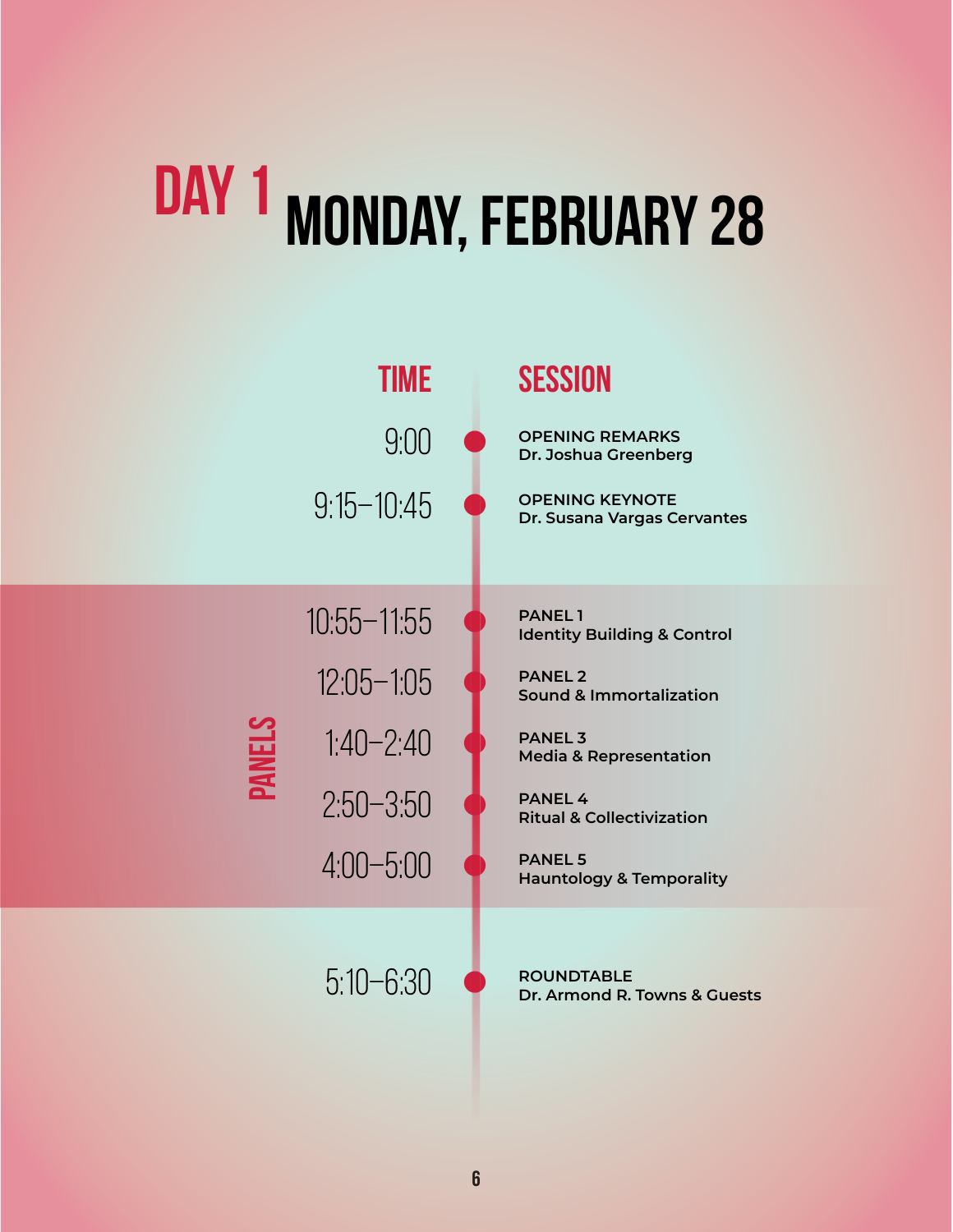# <span id="page-8-0"></span>DAY 2 TUESDAY, MARCH 1

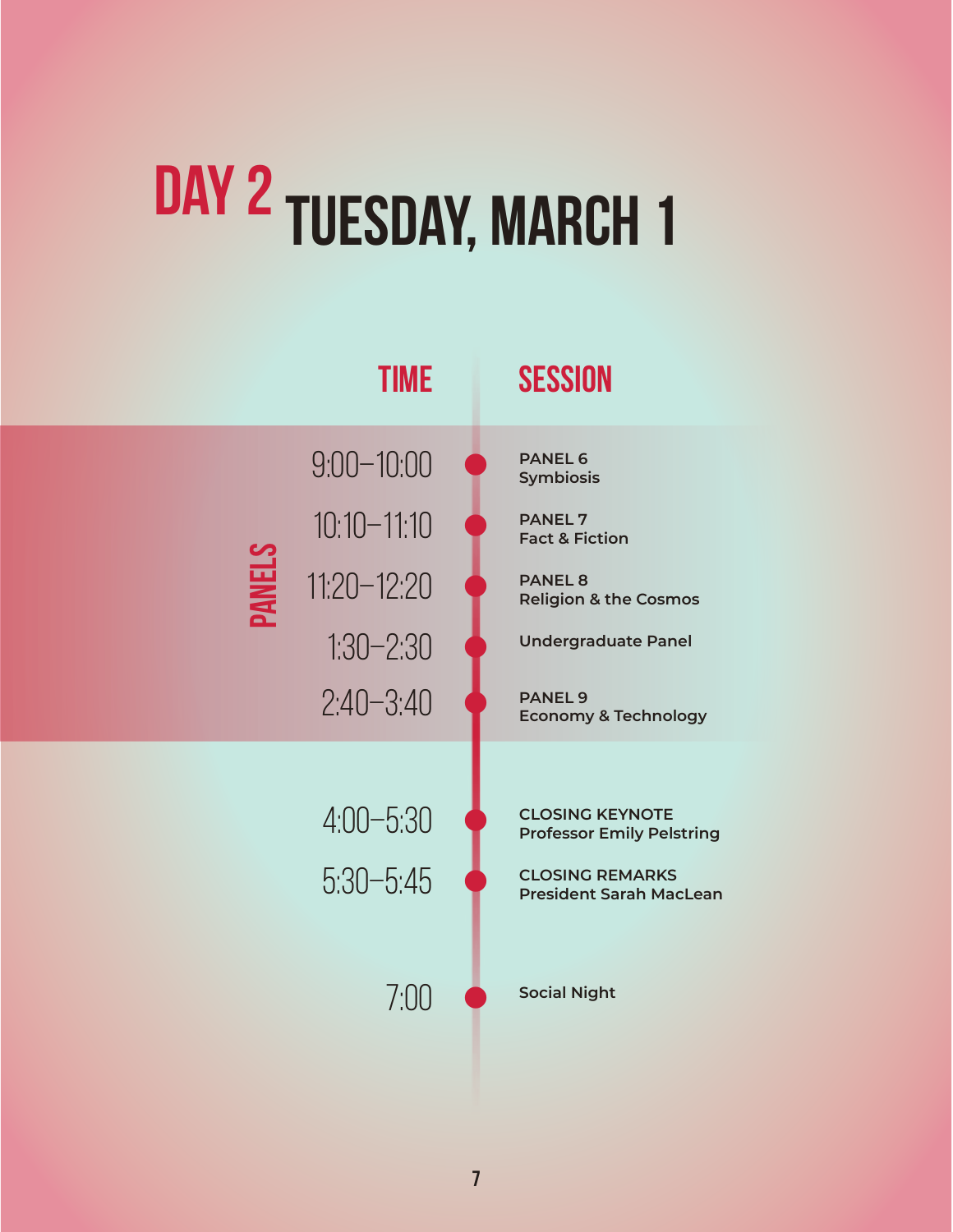#### <span id="page-9-0"></span>**PANEL 1 IDENTITY BUILDING & Control** Monday, February 28 10:55–11:55

**WITH CHAIR DR. MELODIE CARDIN**

## **Salena Wiener**

**ASTARTE AS THE NATURAL FEMININE IN BYRON'S** *MANFRED*

In my essay, "Astarte as the Natural Feminine in Byron's *Manfred*," I combine and extend scholarship from scholars such as Caroline Franklin and Andrew Hubbell to propose that thinking of Astarte, Manfred's lost beloved who haunts, as a 'natural feminine' figure with whom Manfred attempts, though fails, to completely dominate, offers further insight into Byron's engagement with nature as a male Romantic poet. Manfred aspires to harness Astarte's supernatural power as a means to dominate the natural world. Where typical patriarchal representations of the natural feminine would have nature and women be passive, inert, dead vessels subject to male domination (as Carolyn Merchant asserts in *The Death of Nature*), I argue that Manfred's failure to dominate Astarte as a figure for both the natural world and the feminine shows Byron acknowledging female and ecological agency in their relation to man.

## **Emma Francis**

**DISIDENTIFYING WITH THE 'SUPERCRIP': A THEORETICAL AND EPISTEMOLOGICAL INQUIRY**

Having taken an interest in Critical Disability Studies throughout my undergraduate degree, and now as a master's student, my exposure to the term "supercrip" has largely centered around condemnation. While the supercrip has and should be rigorously critiqued, it is important to acknowledge such depictions exist, continue to be reproduced, and in-turn have been leveraged by disabled audiences as a form of strategic disidentification (Muñoz, 1999). In borrowing—and weaving together insights—from Queer Theory, Media Studies, Visual Culture, Affect Theory, and Critical Disability Studies, I explore existing, emerging, and imagined frameworks for better understanding nuanced disability identity construction processes. Of relevance to the present conference's theme is what I have perceived as a privileging of identification in media studies. Instead, I consider alternative approaches to studies of audience engagement with visual

media, including "resonance" as theorized by Paasonen (2011). In discussing past theoretical canons, I examine limitations that haunt this field of research, and argue broader application of an affective, corporeal self-inquiry may be an interesting and additional site of discovery within the field of disability and media. Wondering about (see Titchkosky, 2011), and in-turn questioning, dominant ways of knowing within the academy may lead to generative, flexible possibilities.

## **Kit Chokly**

**"TODAY'S GENDER IS…" EXAMINING ALGORITHMIC GENDER IDENTITY AS PLAYFUL (NON)SENSE ON TWITTER**

Twitter affords users the ability to engage in identity play through affective user interactions against the backdrop of culture (Papacharissi, 2012). Can a Twitterbot do the same? Taking up Genderbot (@genderoftheday) as a case study, I argue in this presentation that Genderbot uses affective (non)sense to perform gender as a form of collective play that pushes back against the linguistic constraints of cisnormativity online. I explore how the regular "genders" produced by Genderbot's algorithms (such as "the sound of a dial-up modem" and "the smell of basement and jasmine," [@genderoftheday, 2021]) are not attempts to ridicule the possibility of gender existing outside of the male/female binary. Instead, they are an infelicitous performance of gender that is better conceptualized as play (Jayemanne, 2017). By relying on affective, sensory terms to create (non)sense—not a complete lack of meaning, but the way that "texts make meaning differently than our expectations of sense normally allow" (Rieke, 1992, p. 4)—Genderbot establishes playfully performative "genders" outside the limits of normative gender discourse. In so doing, this approach conceptualizes trans media like Genderbot as powerfully creative, affective, and playful.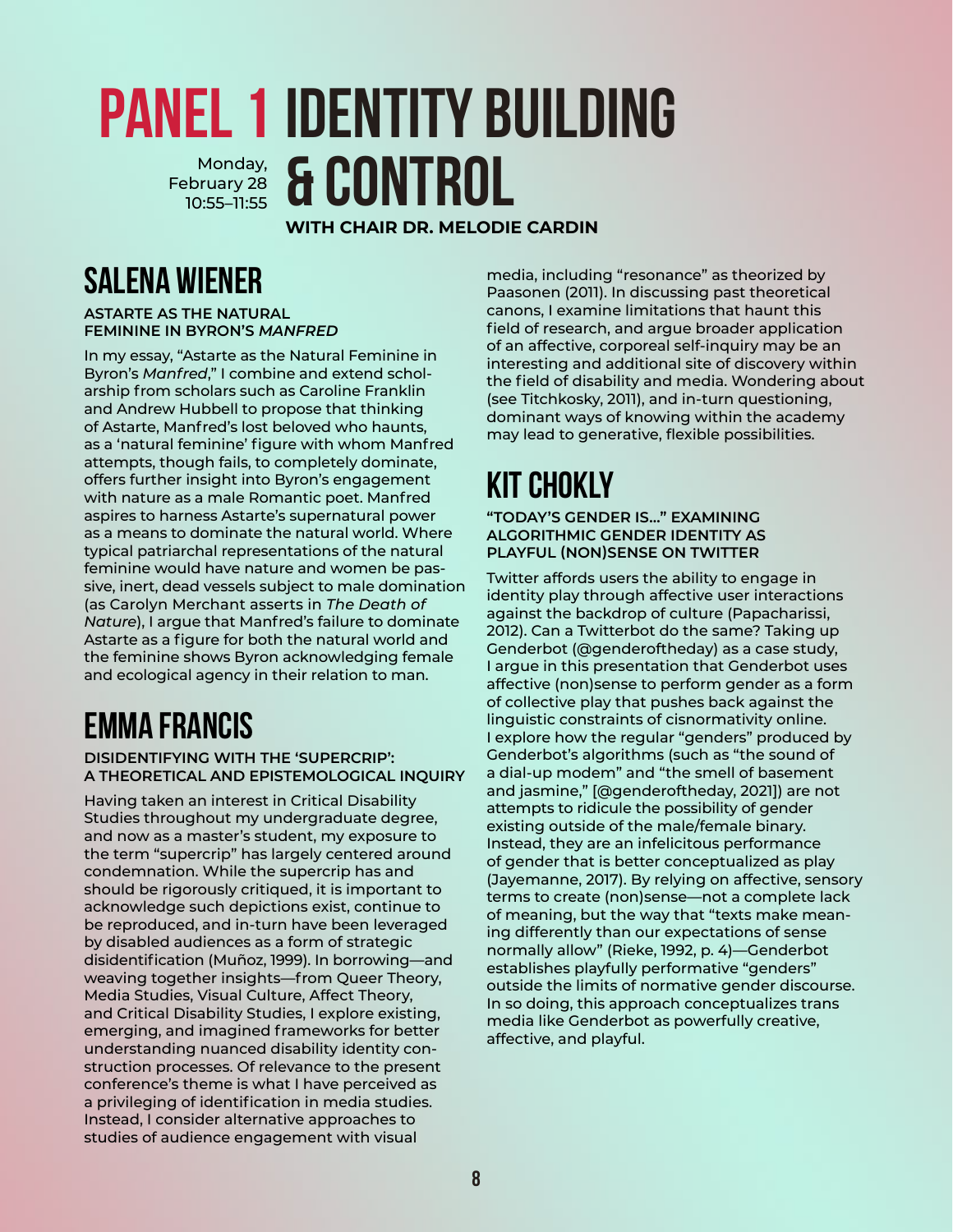#### <span id="page-10-0"></span>**PANEL 2 SOUND & Immortalization** Monday, February 28 12:05–1:05

**WITH CHAIR DR. VINCENT ANDRISANI**

## **Jeff Donison**

**SONIC GHOSTS: REPURPOSING HISTORICAL AUDIO IN PODCASTING TO HAUNT AND HEAL**

Podcasting has been theorized as a repurposed digital form of radio broadcasting in the 2<sup>1st</sup> century. Part of podcasting's repurposing includes the (re)introduction of historical sound texts recorded through various technologies (e.g. cameras, phones, radio, voice recorders). Podcasters use historical sound texts to transport voices of the past that may not be heard in-person anymore, especially voices representing marginalized communities. Consequently, historical sound texts are used to contextualize modern effects of colonization by providing oral testimonies of people and their communities directly affected. Podcasting therefore becomes a self-representative medium for marginalized voices of the past to haunt the current political landscape in Canada and move towards healing for affected communities. In alignment with the conference theme "(Super)Natural," this paper presentation addresses how historical sound texts and oral histories repurposed through podcasting become hypothetical "ghosts." Sound texts as ghosts perform a dual function of contextualizing histories from the marginalized perspectives of people who lived them and influencing our understandings of such historical effects in present day Canada. This paper presentation identifies how podcasting can help audiences listen to people whose voices have been trapped in old media recordings or who have passed away. Podcast examples include S*eat at the Table, Kiwew,* and *Missing and Murdered*.

## **Sara Bimo**

#### **MY VOICE BRINGS MESSAGES FROM ANOTHER WORLD: HOW ISO-POLYPHONIC MUSIC COMMUNICATES ACROSS TIME**

How can we communicate with our long dead ancestors? How do they haunt us, and how do they shape our identities and lives? This project probes at these questions through an examination of Albanian iso-polyphonic music from a perspective rooted in affect theory and body studies. Via a series of case studies examining the characteristics of Albanian iso-polyphony (from its origins, to its formal musical structure, to the norms of its performance), I put forth that this musical traditional is a form of intergenerational communication that eschews representational modes of knowledge transmission across time in favour of communicating sensorially, via embodied affective transfer. As a musical form that is sung without instrumental accompaniment and transmitted orally from generation to generation, Albanian iso-polyphony traditionally lacks any form of representational notation. In addition, stylistically, it under-emphasises the importance of representational lyrics, and instead transmits cultural knowledge through harmonies, dissonances, and resonances produced by the interweaving voices of the performers. By focusing on these affective sensory aspects, iso-polyphonic music induces in audience members bodily responses which directly communicate sensations, and emotions from the distant past; the voice becomes a medium which bridges the gap between past and present. In this way, the iso-polyphonic tradition presents an example of lived, embodied history which exists outside of Western traditions that value the written word as the foremost conveyor of knowledge.

This project puts forth an understanding of the singing voice as a kind of communication technology that operates on a plane beyond language and significatory representation: voices as mediums that are capable of transmitting knowledge from entities beyond the grave via affective transfer.

#### **(CONTINUED ON NEXT PAGE)**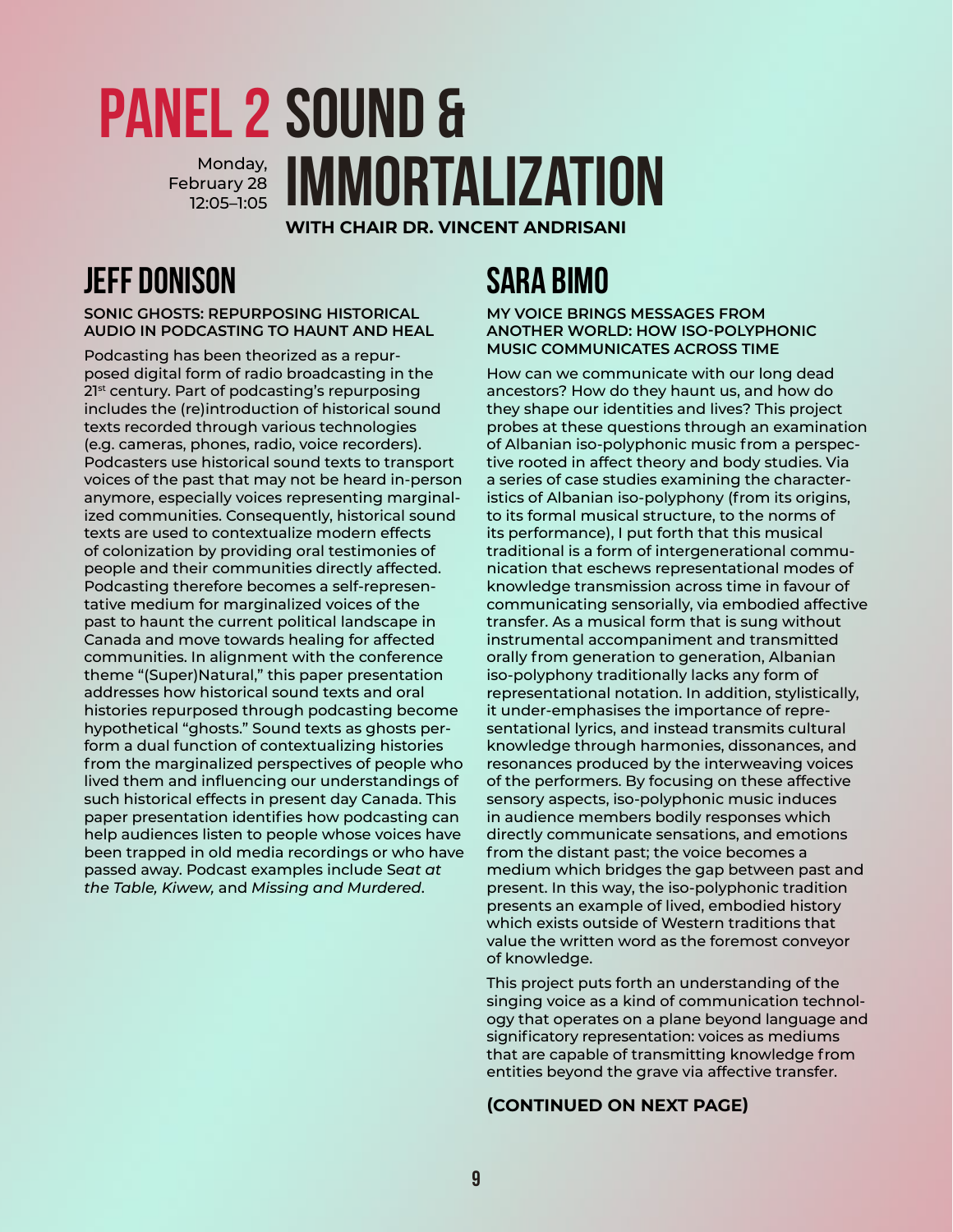#### **PANEL 2 SOUND & Immortalization (CONTINUED)** Monday, February 28 12:05–1:05

## **Kathryn Fedchun**

**OXENFREE AND THE RADIO: AFFECTIVE CONNECTION TO THE BELLOWING GHOSTS OF OUR FRAUGHT PAST, PRESENT, AND FUTURE**

The radio is a medium through which we can communicate with individuals beyond our perception. *Oxenfree* (Night School Studio, 2016) is a supernatural video game in which you play as a teenage girl named Alex on a fictional military base called Edwards Island. A significant game mechanic in *Oxenfree* is a radio that the main character can tune to many different stations. The military has historically used radio signals to communicate, and *Oxenfree* illustrates this history—Edwards Island was a World War II military base where a fictional submarine called the USS Kanaloa sunk and 97 people died. In *Oxenfree*, on certain radio frequencies, you can learn about the history of the island, hear the voices of the dead, or communicate with friends. By conducting a close reading of specific moments in *Oxenfree*, I illustrate how the radio literally and figuratively opened doors in the way we communicate. Using John Durham Peters' comparison of the radio signal "to telepathy, seances, and angelic visitations" (1999, p. 206) and affect theory, I argue that *Oxenfree* can be interpreted as a video game that emphasizes affective connection to the bellowing ghosts of our fraught past, present, and future through technology.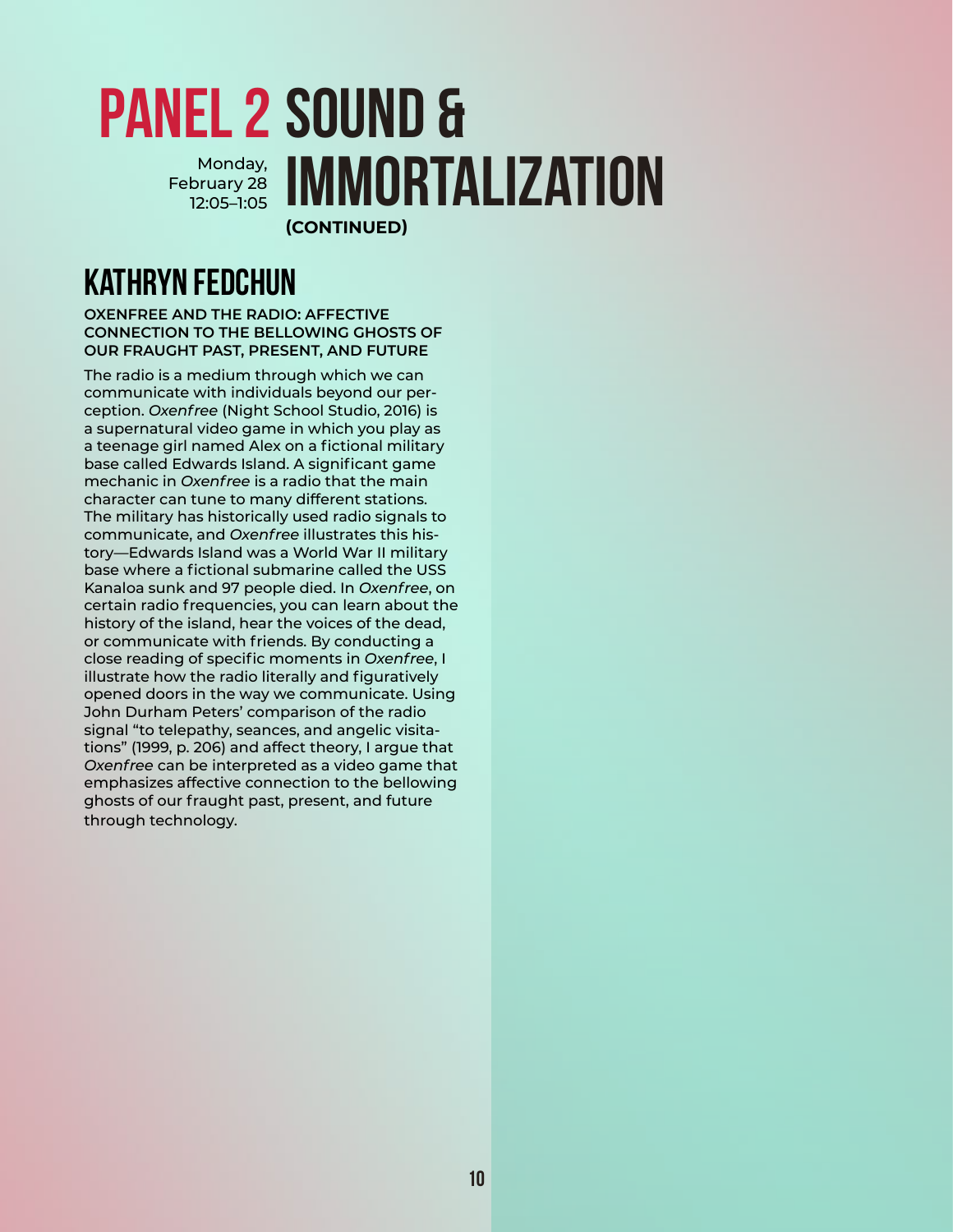#### <span id="page-12-0"></span>**PANEL 3 MEDIA & Representation** Monday, February 28 1:40–2:40

**WITH CHAIR DR. MERLYNA LIM**

## **Jenna Kardal**

**CHILDREN'S PRIVACY DISCOURSES IN YOUTUBE APOLOGY VIDEOS**

Microcelebrity parents face a challenging balance between protecting their children from digital harm while also maintaining their digital brand. Often times these parents must issue a public apology when fans of the YouTube channel perceive harmful parenting or sharing practices. These apologies often emerge as a video and offer an interesting combination of discussions centered around privacy, parenting, celebrity, and child exploitation, which often stirs up more controversy rather than settling it. Myka Stauffer and DaddyOFive are two such YouTubers that have amassed large followings prior to the deletion of their YouTube channels after facing fan backlash and controversy as a result of their YouTube celebrityhood. I have employed discourse as both my methodology as well as my theoretical perspective in order to understand not only how the microcelebrity navigates issues of privacy and exploitation in their apology videos, but also how viewers receive the apology. I have analysed both the apology videos as well as the comments sections of four videos from Myka Stauffer and DaddyOFive. Initial backlash from viewers of the microcelebrity identifies behaviour and parenting that may be harmful to their children and result in an attempt at reconciliation and accountability from the microcelebrity. These attempts are generally unsuccessful; however, they do open up discussion about how the balance of sharing one's life and protecting one's child should be navigated, especially if they are necessarily a role model.

## **Calli Naish**

#### **IS OUR HEALTH DOUBLE HELICAL: EXPLORING CANADIAN NEWS COVERAGE OF GENOMIC RESEARCH**

Understanding genetics is complicated and yet innately personal. We are asked constantly to fill out forms listing known diseases in our immediate family, we are bombarded with ads for take-home genetic tests that will reveal our hidden hereditary secrets and we are faced near daily, with news

about health, genomics, gene therapy, and a host of related social and medical concerns. As we are asked to make sense of our place in an increasingly data driven and geneticized world it is important to consider how this fascination with genomics in health is framed and disseminated to the public, especially when there are increasing cries to educate public audiences. Ultimately, mainstream media has the potential to influence public opinion surrounding the application of genomics in health and health research, and this influence over public opinion compounds in importance as science and health information become increasingly fractured through the digital landscape of new media. This research paper explores how Canadian news has discussed genomics regarding healthcare and considers the underlying frames and ideologies that are working within news coverage of this issue.

## **Claudia Gleason**

**#NOTALLMEN, BUT ENOUGH: THE DEFENCE OF GENDER-BASED VIOLENCE ON TIKTOK**

In the wake of the kidnap and murder of Sarah Everard in March 2021, women across the United Kingdom took to social media, particularly TikTok, to share their own fears and accounts of assault and street harassment in solidarity and in demand for change. In considering the 2021 theme of (Super)Natural, this research seeks to consider the representations of identities and bodies, particularly of women, as they are both treated in public spaces and discussed in online ones while noting the counter-narratives, power structures and self-defence tactics that reveal themselves when women finally name their monsters. In a global response to this second wave of #MeToolike activism, the counter-hashtag 'NotAllMen' began trending in defence of what was christened 'an attack on men'. In defending their intentions, users of #NotAllMen unknowingly self-identified the dominant power struggles and social inequity they perpetuate in a patriarchal society that prioritizes self-preservation over lived experiences. This project explores recurring thematic narratives on TikTok, particularly users' intense desire to create an explicit divide between the 'good' men and the 'bad' men, thereby absolving the 'good' from conversations of gender-based violence.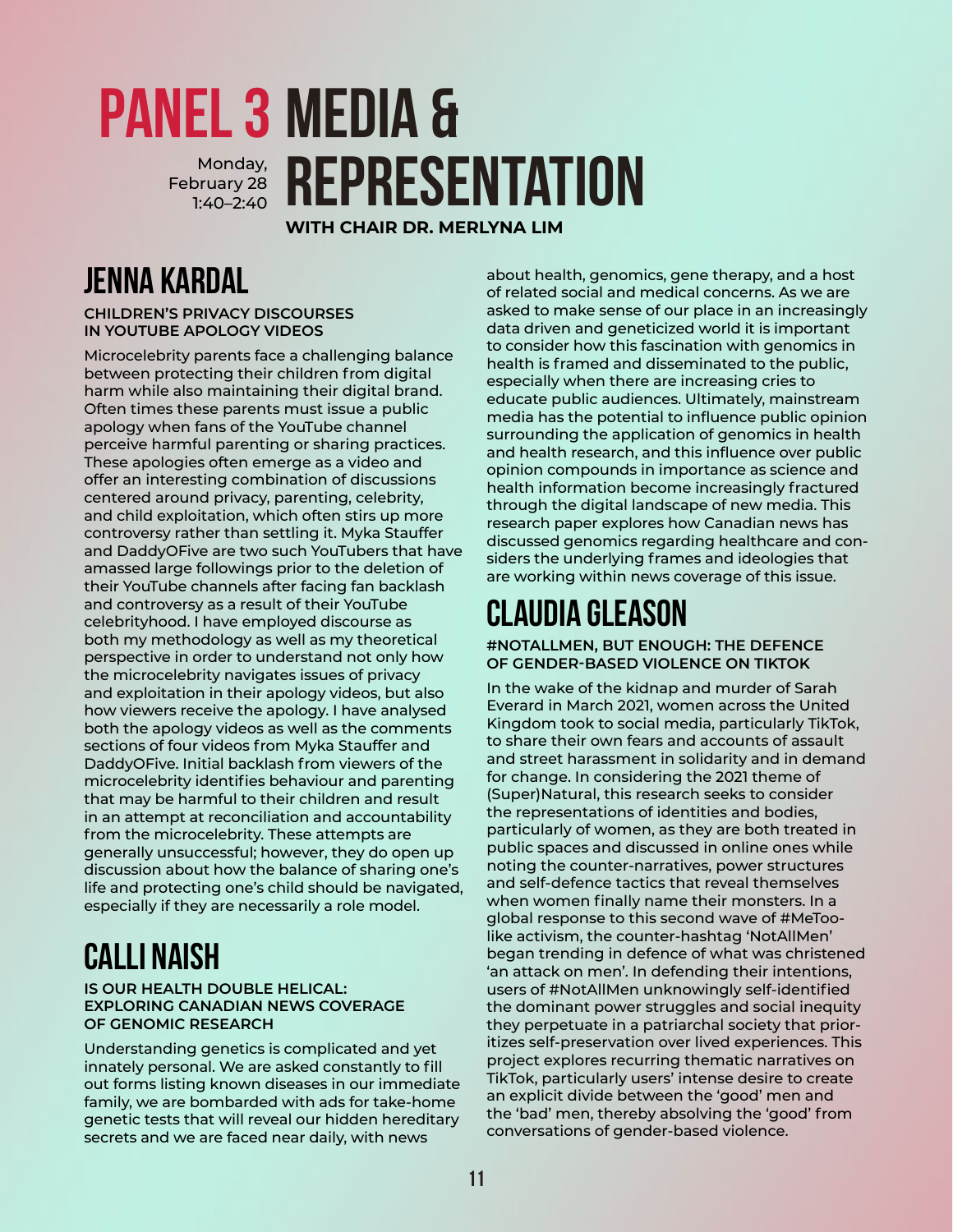## <span id="page-13-0"></span>**PANEL 4 RITUAL &** Monday, **COLLECTIVIZATION** February 28 2:50–3:50

**WITH CHAIR DR. SHERYL HAMILTON**

## **Ana Bilokin**

**DRAWING CONNECTIONS FROM BEYOND: EXPLORING THE TAROT AS A TOOL FOR ACADEMIC (SELF-)REFLECTION**

The tarot is a tool that has, since the  $15<sup>th</sup>$  century, transformed from a card game into a widespread divination practice. It functions through the use of archetypes and symbolic imagery, which have been the focus of much research into the subject. While being primarily rooted in European traditions, its imagery and meanings have since been remixed and reimagined to reflect a wider variety of voices and experiences. Contemporary decks such as the Next World Tarot by Cristy C. Road are framed as tools for personal and collective liberation.

Using this deck I explore questions regarding the liberatory potential of my academic practices while also asking: how does tarot function as a medium for answering questions? What does it mean to look beyond yourself for guidance in an academic setting? I focus not just on the appearance of the tarot but examine it as a practice and potential research method. As such, I frame the tarot not as a tool for communicating with spirits, but as a way of accessing intuition and the subconscious that offers new perspectives to familiar questions, while keeping in mind its esoteric history.

Through a series of tarot readings I will put the cards in dialogue with the theories and texts that underlie my academic research, drawing on work by scholars such as Donna Haraway and Anna Tsing who explore the assemblages and entanglements that constitute contemporary multispecies living. I will explore the blurring of boundaries embedded in these texts through the "boundary object" of the tarot and vice versa to see what I can learn about the process of asking and answering questions and what the "super" can teach about the "natural."

## **Tony Brave**

**DREAMS DIFFUSED: INDIGENOUS CEREMONY, BLOODBORNE, AND FINDING ONE'S PLACE IN THE WAKING WORLD** 

*Bloodborne* (FromSoftware 2015) is a Japanese horror video game in which the player-character is imprisoned in a recurring nightmare known as the "Hunter's dream," wherein they must hunt down local inhabitants infected with a lycanthropy-causing disease. Not until the player collects enough "Insight," an in-game collectible that causes "madness," are they able to see and interact with the cosmic horrors lurking behind the game's dark Gothic veneer–allowing them to begin making sense of the nature of the dream within which they find themselves.

While game studies scholarship has tended to examine *Bloodborne* through its fan labor, or the developer's innovative utilization of game mechanics and narrative design, I propose to analyze Bloodborne through an Indigenous studies lens of ceremony, as a "traditional technology" as articulated by Vine Deloria, Jr. in Power and Place (2001). In Indigenous contexts, Deloria's notion of "traditional technology" has the deceptively simple aim of "establishing [personal] relationships with the larger cosmic rhythms and following them" (Deloria 58). Underexamined by contemporary game studies, this formal notion of ceremony allows us to understand games as a medium of cosmic communion. Bringing an Indigenous studies ceremonial framework to *Bloodborne*, I will explore the parallels between the Hunter's Dream and the American Dream, examining how both games and the promise of a better life motivate and captivate players and citizens alike. In doing so, the notion of ceremony makes perceptible the ways in which games contain both the revolutionary potential of traditional ceremonial practices, as well as how they can reify the settler-colonial dream of freedom and equality on lands uncontested by Indigenous peoples.

#### **(CONTINUED ON NEXT PAGE)**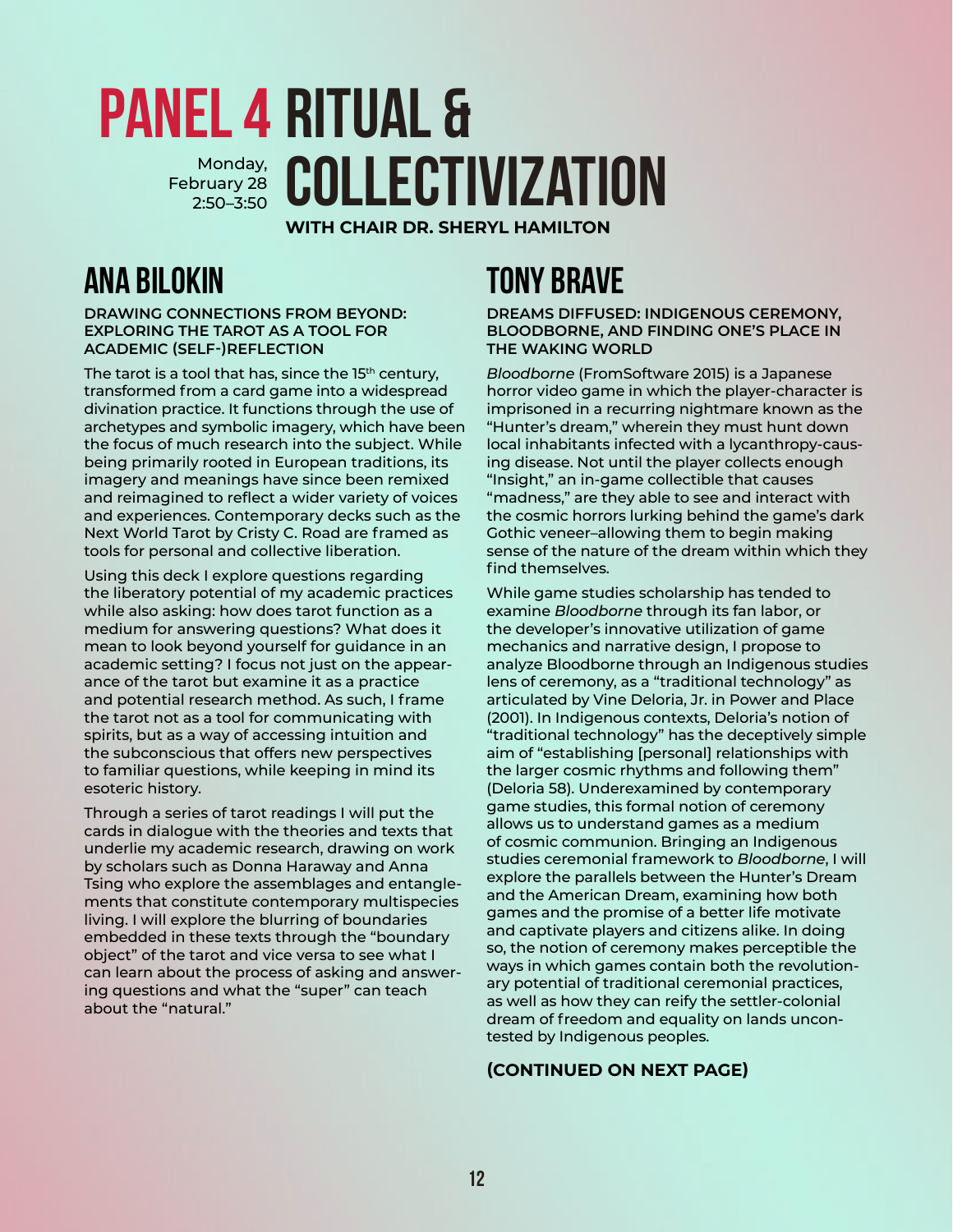#### **PANEL 4 RITUAL &** Monday, **COLLECTIVIZATION (CONTINUED)** February 28 2:50–3:50

## **Emily Enhorning**

#### **ETHEREAL INTERRUPTIONS: FROM MODERN SPIRITUALISM TO GLITCH**

A glitch is an error; an error is an interruption. Building on earlier cyberfeminist thought that imagines the internet as a vessel through which to "electronically evacuate the body", Legacy Russel's Glitch Manifesto proposes "glitch" as an online strategy of noncompliance that interrupts the gendered scripts performed "AFK" (away from keyboard). Contingent on digital technology, glitch- (and cyber-) feminisms leverage the possibilities of online "disembodiment" in order to question and rethink the production of gender more broadly. I am curious about pre-internet movements towards digital "disembodiment", and the ways in which these ambitions transcend any singular technology. Proposing a lineage, this presentation looks back to the introduction of the telegraph, the popular anxiety around "disembodied communication" that accompanied it, and the ways in which "mediumistic" women leveraged this anxiety to drive the Modern Spiritualist movement. In their knowing use of knocks and raps to voice political messages, gain capital, and occupy space in-between the material realities of patriarchy and a more abstract, unknowable world beyond it, I tie the women of the Modern Spiritualist movement to Legacy Russell's concept of glitch feminism, and propose the Spiritualist women's appropriation of mediumship as an original glitch.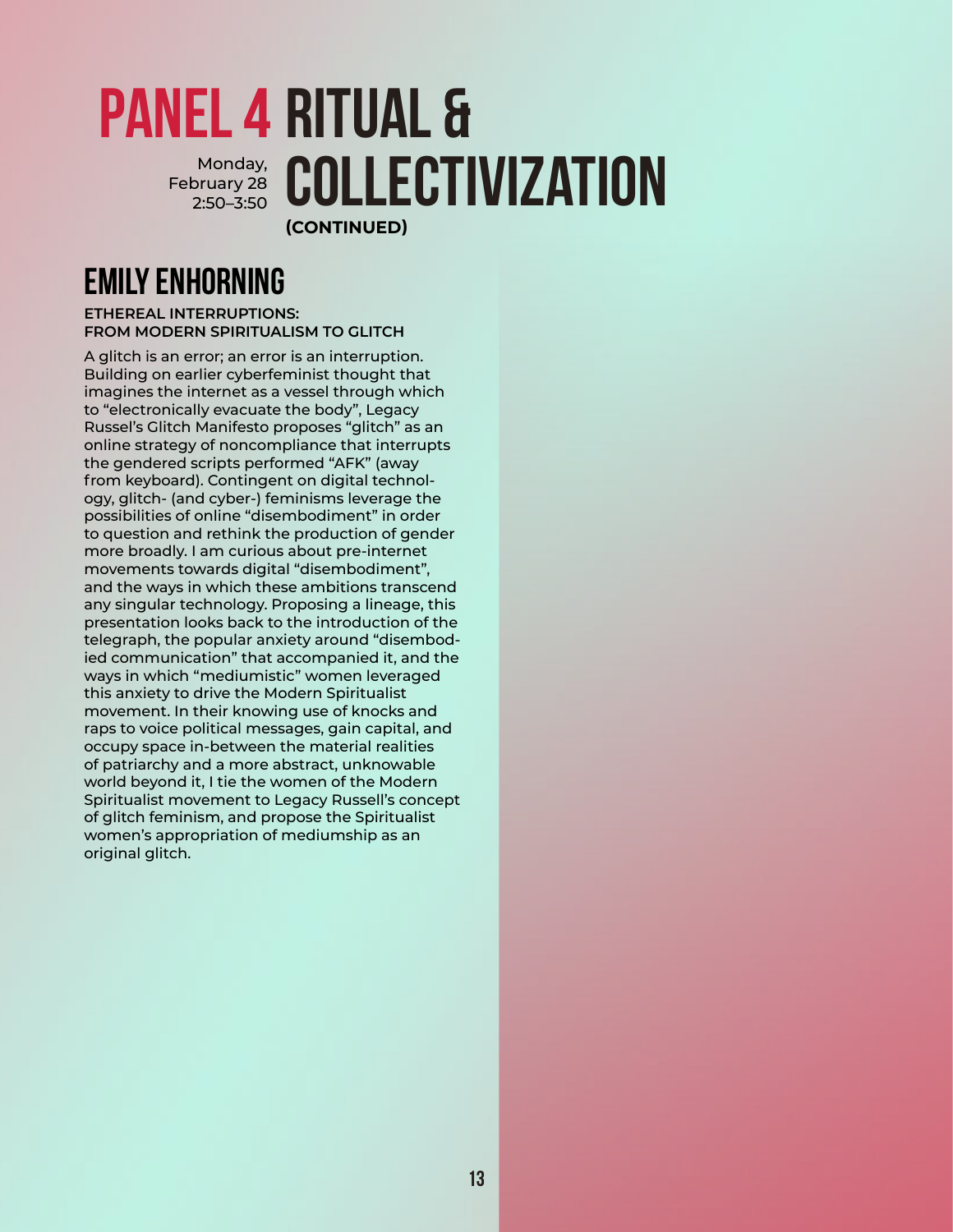#### <span id="page-15-0"></span>**PANEL 5 HAUNTOLOGY & Temporality** Monday, February 28 4:00–5:00

**WITH CHAIR DR. EMILY HILTZ**

## **Victoria Fleming**

**HAUNTING LOST FUTURES: THE CRISIS OF SPACE AND TIME UNDER NEOLIBERALISM IN** *SUPPORT THE GIRLS*

Andrew Bujalski's film, *Support the Girls*, offers insight into the frayed social bonds dominated by a neoliberalist ethos over the last forty years. These frayed bonds are indicative of the spatial-temporal suspension that's come to shape our lives under neoliberalism. Trapped in the unstable yet perpetual present, haunted by the stabilizing dreams of the past, while simultaneously mourning our lost futures; we feel concurrently stuck in our seemingly immovable present and yet affectively bound to the belief that, perhaps, things will change this time as we continue engaging with the very objects and systems perpetuating our malaise, alienation, and precarity.In this essay, I argue that *Support the Girls* represents the temporal and spatial disjuncture characterizing post-modernism and the age of neoliberalism. *Support the Girls* reflects the impasse marred by affective relations of cruel optimism as conceptualized by theorist Lauren Berlant that marks our temporal present; while the characters continue occupying the non-places defining Mark Fisher's notion of hauntology and the slow cancellation of the future. As illustrated in *Support the Girls,* this temporal and spatial dispossession defining late capitalism has stripped Lisa (played by Regina Hall), the general manager of a local Hootersesque restaurant and sports bar called Double Whammies, and the cabal of girls she manages, of any material relations of collective solidarity, replacing these collective bonds with empathy as a form of conflict resolution.

## **Frédéric Dion & Jacinthe Dupuis**

**HAUNTOLOGY, FAMILIAL TIES AND SELF-ORGANIZATION**

In this paper, we consider Matte and Bencherki's (2019) proposition of an hauntological approach to organizational ethnography in order to understand the organizing agency of a number of landmarks dispersed in the landscape of a medium-sized Quebec town by one of its late mayors. A hauntological approach to organizing means putting an emphasis on the submissive, yet essential, role different actors have when serving as mediums of an organization's existence. It means pivoting to the inverse of what is usually focussed upon in organizational studies (the diverse agencies that need to come together in order to create organization [Abdelnour et al., 2017]) and tend instead to the passivity – or simply "passion" (Cooren, 2010) – that these agencies need to meet in some "other" thing, animated or not, for their existence to be prolonged through mediation (Latour, 2007). The originality of this paper is that we will examine this double-sided process of organizing not as it happens among a collective, be it a formal or partial organization (Ahrne and Brunnson, 2019), but as it happen(ed) through an individual's own experience of those landmarks and transformed their intimate relationship with the late person whose name or memory those landmarks now bear. We therefore intend to play on the lexical proximity of organizational communication's notion of dis/organization (Vasquez et al., 2020) with social work's own technicized notion of self or behavioural dis/ organization (Harper and Dorvil, 2013).

#### **(CONTINUED ON NEXT PAGE)**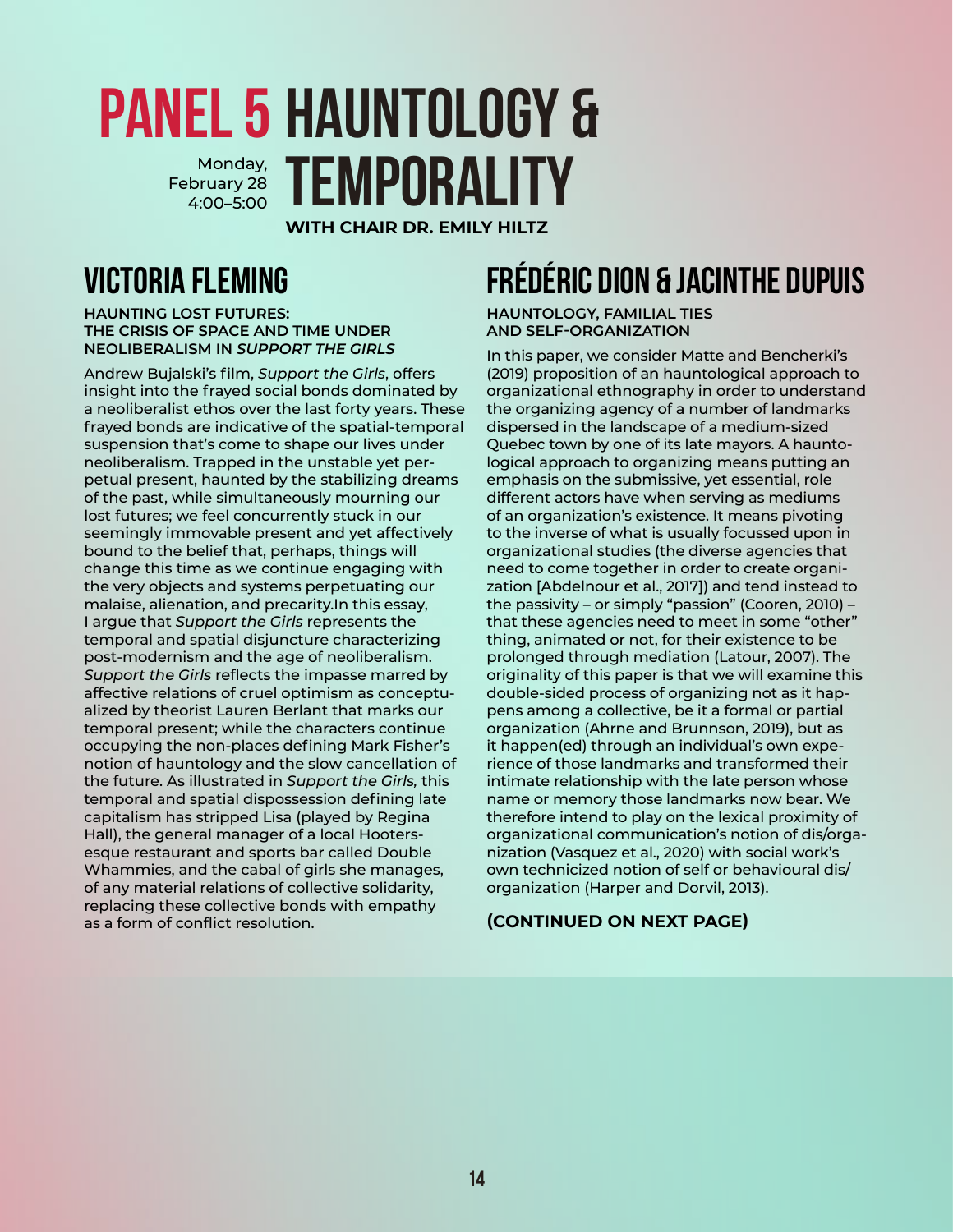#### **PANEL 5 HAUNTOLOGY &** Monday, **TEMPORALITY (CONTINUED)** February 28 4:00–5:00

## **Shoshana Rosa Cohen**

**I WILL ALWAYS COME BACK TO LIFE: (RE)GENERATIONS AFTER GENOCIDE**

My research describes how Jewish culture encourages the passing-on of identities of previous generations. Jewish holidays and beliefs emphasize the continuity of Jewish identity, creating a story of eternal survival and rebirth from ashes. Named for a nine-year-old victim of Auschwitz, I consider "supernatural" a good description of the challenges of living within an identity defined by loss and trauma, and my inability to separate my own sense of self from the identity of the girl whose name I bear. There is a supernatural entanglement between the living and the dead as identities—names, traits, looks, habits—are passed along from generation to generation, often as our only surviving family inheritance. The descendants of survivors are called upon to become living memorials to victims and the voice of those who were silenced. By threading Jewish culture and history through the ideas of communication theorists, it is possible to begin to put words to a cultural process that would otherwise be indescribable and intangible: Carey's ideas about communication as ritual; Mattern's thoughts on infrastructure and scaffolding; Browne's description of surveillance and counter-surveillance; all of which help to describe Jewish experience and the mechanisms developed to cope through persecution and and genocide.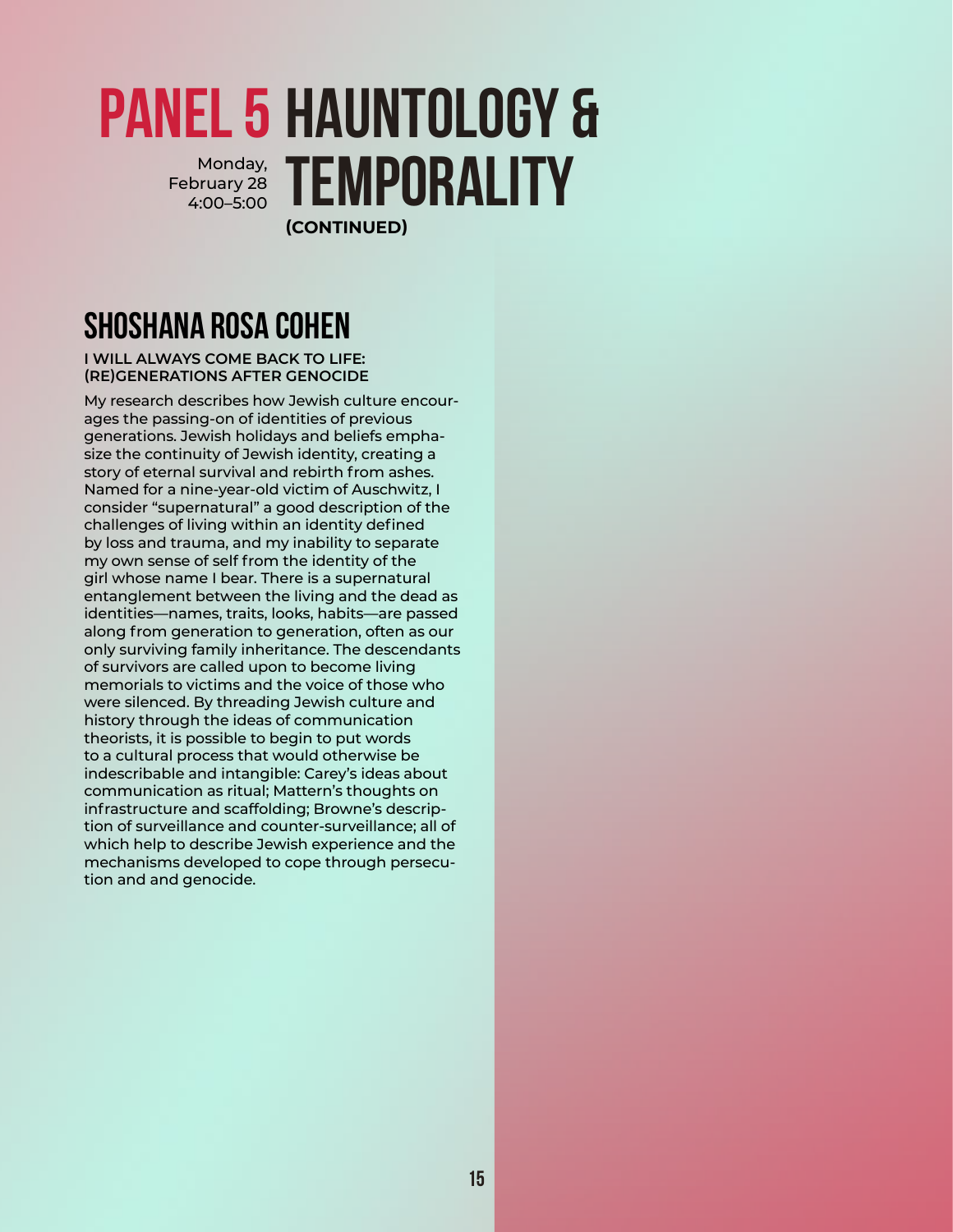#### <span id="page-17-0"></span>**Symbiosis WITH CHAIR DR. IRENA KNEZEVIC** 9:00–10:00 **Panel 6** Tuesday, March 1

**Ola Siebert**

**"INTRAACTIONS": BETWEEN THE FUTURE AND THE PAST, BETWEEN REASON AND EMOTION, BETWEEN FEMININITY AND MASCULINITY. FOR AN ALTERNATIVE (FUTURE) HISTORY OF ARTIFICIAL INTELLIGENCE.**

In the context of my doctoral thesis, I want to contribute to overcoming the existing dualisms within artificial intelligence while bringing the latter together with nostalgia studies which—at first glance—may seem to be an oxymoron. Since Alan Turing's "imitation game," the imagination surrounding artificial intelligence (AI) has oscillated between two different postures (Turing, 1950). Nourished for a long time by literature and science-fiction films, we see the emergence of narratives and myths in which humanity is threatened by malevolent machines with a supreme physical appearance and superhuman intelligence (as in James Cameron's Terminator). At the same time, there are also representations of fictional operational systems that are "like us"; that is, they have flaws, experience problems or heartache (e.g. in Spike Lee's Her). Elish and boyd (2018) speak of AI as a technology that lies somewhere between reality and fantasy. The capabilities of AI presented especially in fictional media productions (films, literature etc.) are always overestimated in comparison to reality (Collins 2018). The imaginary then rotates between two binary representations of AI, which no longer correspond to the complexity of the contemporary world. While in the academic and scientific world this binarity is already known and studied (e.g. Natale 2021; Dihal 2020), experts approach the AI imaginary mainly in relation to science-fiction media productions (e.g. Dihal 2019; Larson 2008; Geraci 2007) and a mostly male universe (Ensmenger 2015; Haynes 2003). In contrast, there is little literature that explores the relationship between emotion (such as a nostalgic longing for the future) and cybernetics and that tells the story of this relationship from a feminist and neo-materialist perspective. In other words, it is an original gender studies approach to AI with more feminine characteristics (Kristeva 1989), still largely marginalised or stereotyped in the male world of cybernetics. In my thesis, I then propose to go beyond dualisms between human and machine, reason and emotion, past and future, femininity and masculinity, and explore their balanced relationships, "intra-actions": "'intra' emphasizing that at least two agents must be involved, each bringing the other into existence simultaneously through their intraactions." (Hayles 2017; 68). By linking nostalgia studies with AI, I am trying to tell the story with multiple alternative ending, fluid gender identities and different selves, co-existing in non-linear temporalities.

#### **(CONTINUED ON NEXT PAGE)**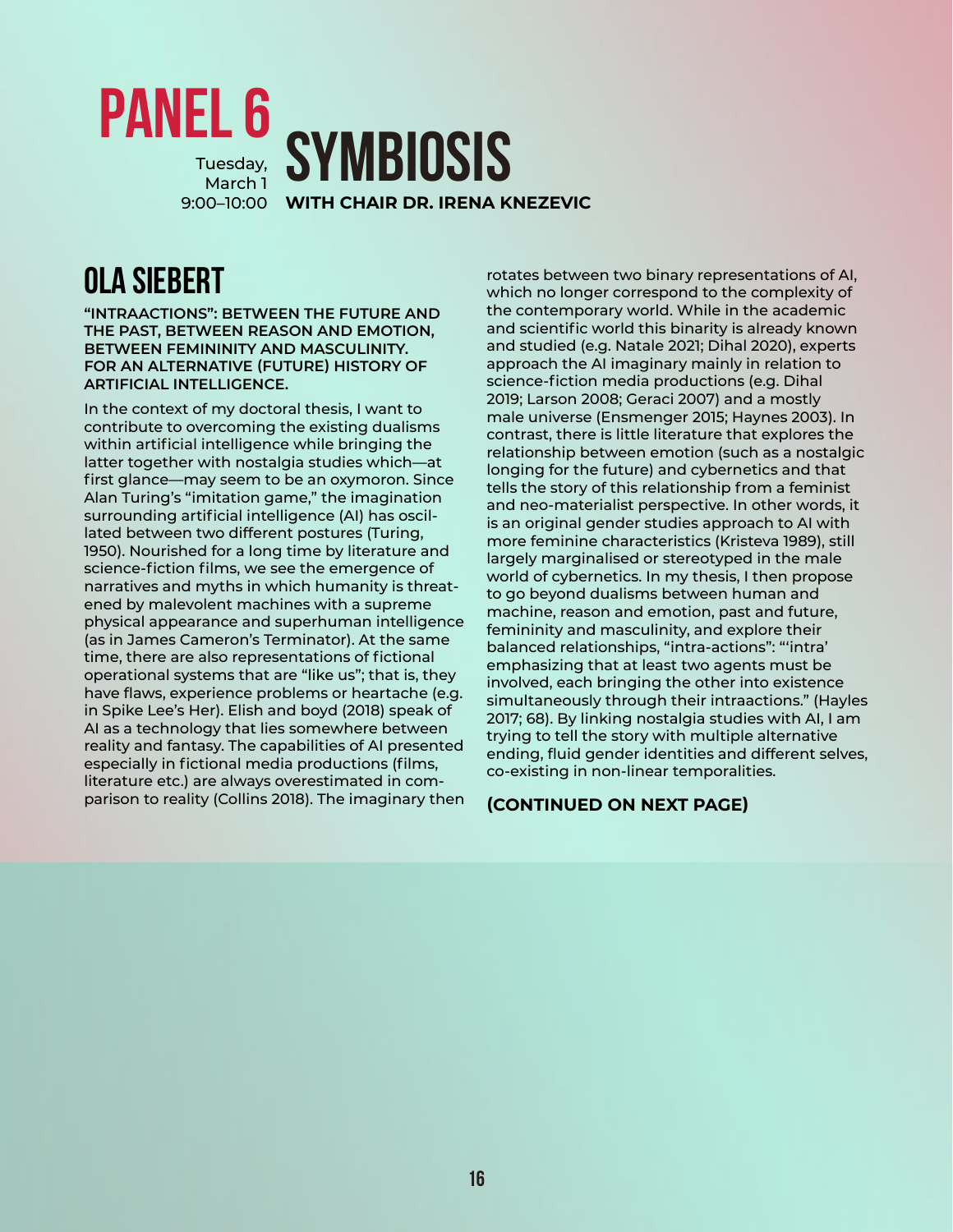

## **Maria Simmons**

#### **RAT, PLASTIC, WOOD**

"Rat, Plastic, Wood" examines the relationship of the natural world in terms of metabolic ways of being, focusing specifically on lichen. Through the online presentation of this research paper and an accompanying body of artwork, manifestations of interspecies intra-action and natural forms of contamination-as-collaboration are explored. Taking direction from the artmaking process, I have chosen to approach the writing of this research paper in a hybrid manner, combining the conventional essay with moments of irregularity—dialogue, manifesto, material and dialogical lists, recipes—forms of writing that resist conformity. In this way, the paper not only supports the work, but occupies the same conceptual and aesthetic space. I will be drawing from feminist theorist Karen Barad in exploring the concept of lichenization, using the theory of intra-action to decentralize the human and refocus our understanding of relationship-based living. Concepts of contamination-as-collaboration will be based on work from philosopher Alexis Shotwell and anthropologist Anna Tsing. These concepts will provide a framework for understanding my approach to developing artwork. I will present these ideas and explain the importance of hybrid artistic methodologies that guide my artistic outcomes.

The three sections: Rat, Plastic, and Wood which form the exhibition title structure the paper: Rat introduces the exhibition and sets a conceptual framework for the artwork, Plastic speaks to the theoretical dimensions of the work, in particular, the Capitalocene and the need for transformative metabolization, and Wood concludes by discussing my materials, methodologies and process. That said, although these divisions exist, be prepared for cross-contamination.

## **Cori Volfson**

#### **"WHO IS THE QUEER COWBOY AND WHAT DO THEY RANCH?: THE ARCHETYPE OF THE GAY COWBOY AS A SITE OF CONTESTATION**

When k.d. Lang appeared in a PETA commercial, she revealed to the world—and, crucially, to her cattle ranching hometown of Concort, Alberta that she was a vegetarian. In reaction, the town sign, which proudly announced her being from there, was defaced with a homophobic slur. In this transgression Lang simultaneously embodied two challenges to a culture built on the cattle industry and its associated aspects (eg. the cowboy, masculinity, rugedness); queerness and vegetarianism. But the queer cowboy was not newly embodied in this moment, it is a potent image seen throughout form and genre. Further, queerness and an avoidance of meat consumption have become linked via a naturalization of an association between meat and masculinity. My conference presentation will provide a discourse analysis across media to ask; who is the queer cowboy and what do they ranch? I will engage in the themes of the conference by questioning the naturalization of gender and sexuality within food practice and by the presentation of the practice of Queering food as a potential (Super)Natural food future.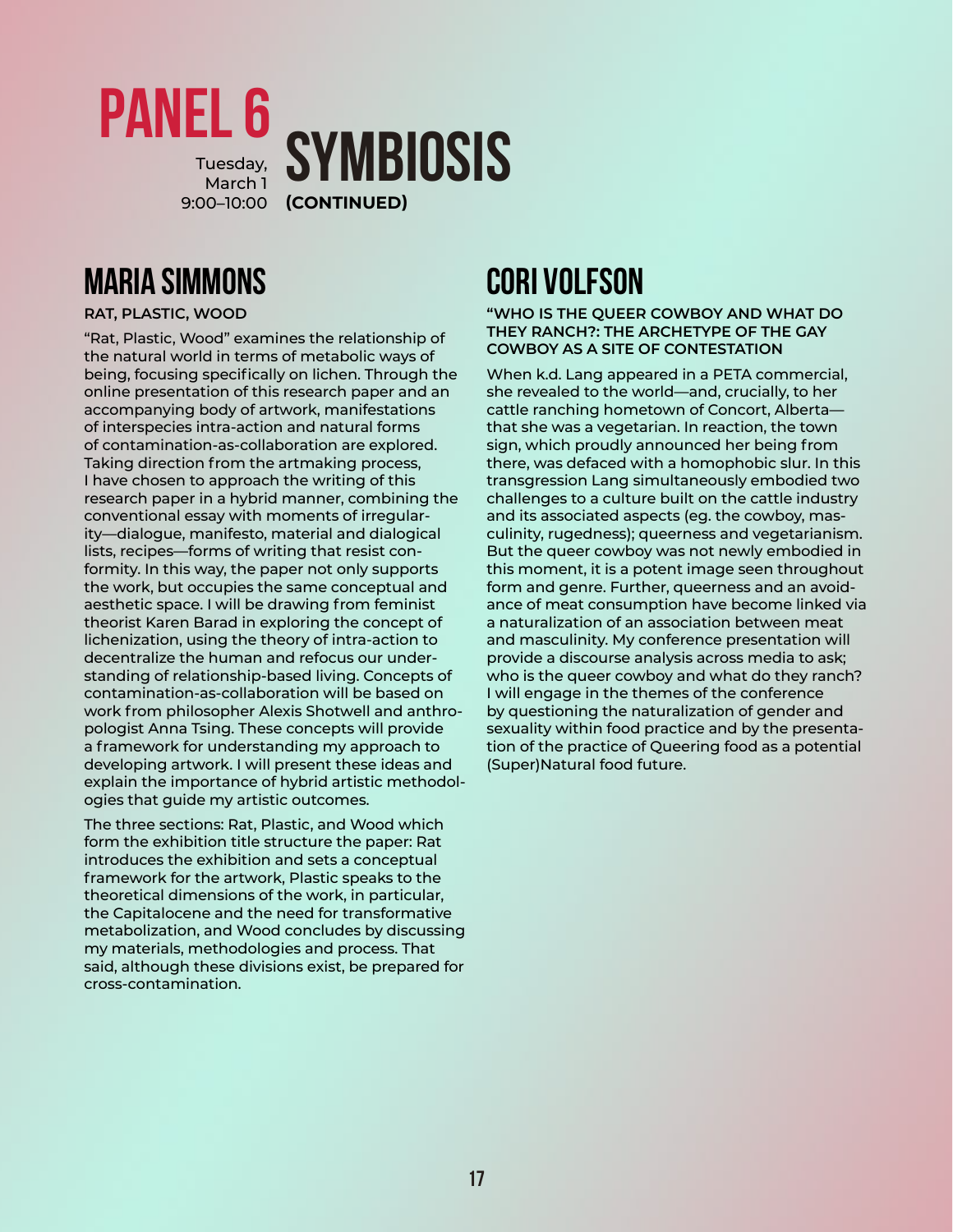<span id="page-19-0"></span>

## **Amy LeBlanc**

**"THE PERSONS THAT COME AGAIN": CAPITAL, IMAGINATION, AND VAMPIRES IN THE EIGHTEENTH-CENTURY**

This paper focuses on Dom Augustin Calmet's "A Dissertation Concerning Vampires or other Spectres which appear in Hungary, Bohemia, Moravia, and Silesia" to examine how vampiric superstition operated in the eighteenth-century and how it may have intersected with the social, financial, and community-based realities of England at the time. My argument (that Calmet's work can be read through a lens of imagination as well as fact versus fiction to notice moments where economic tropes appear in Dissertations in ways that have modern relevance and application) will rely particularly on Robert Mitchell and Mary Poovey's analyses to situate Calmet's text within a theoretical debate about supposed dichotomies including 'fact/fiction,' 'imaginary/real,' 'fantasy/ reality,' and 'collective/individual' among others. Mitchell is inclined to investigate the changing notions of collective imagination, whereas Poovey favors the examination of value in narratives by placing them along what she calls the fact/fiction continuum. I also perform a Marxist reading of the vampire figure using Marx's M-C-M and M- C-M' equations. Finally, I connect my analysis of Dissertations to twenty-first century media production with Mike Flannagan's latest Netflix series, Midnight Mass, to show how this figure remains compelling across centuries.

## **Matty Peters**

**SLENDERMAN AND THE SUBJECTS' POSSESSION OF THE BODY: A LOOK AT THE BIRTH OF SLENDERMAN, AND THE IMPLICATIONS OF SUBJECTS AS A MESHWORK OF PROBABILITY CONSTRAINTS**

What, or who, is Slenderman? Many stories have been told about this 'substanceless-form' 'subject' over the internet, but the actual history of the production of Slenderman requires an understanding of language, discourse, and the internet (among others) as a Meshwork of Probability Constrains. I will approach the isomorphic transformation of Slenderman from an emergent property into

a full-fledged substanceless-form due to the over-lapping linguistic, discursive, and virtual conditions, which caused Slenderman to go from a story to a haunting subject moving through space without matter. In other words, I will approach the combined conditions of the virtual becoming-homogenous, linguistic pidginization, and the discursive hierarchizing regarding practices of knowing and (meme)icry. Additionally, I will then explore the implications this has on subject formation, specifically revisiting Althusser, to identify subjects as emergent properties territorialized before the isomorphic transformation occurs to external property. In other words, Slenderman is more than just a ghost story told online, but a ghost birthed before us, and one that shows the secret of all our taken-for-granted 'possessions of the body'.

## **Sarina McGillivray**

*BEWITCHED* **AS QUEER ALLEGORY: DECODING QUEERNESS, QUEER TEMPORALITY ON TV, AND CONTEXTUALIZING THE CLOSETED**

*Bewitched* (1964) is a TV show which follows Samantha Stephens' negotiation between the mortal world and her immortal origins in the world of witchcraft, when she chooses to marry a mortal man—Darrin. I read the show through a queer lens, where Samantha is considered 'in the closet' as a witch in the mortal world. Other characters and actors—Dick Sargent as Darrin Stephens and Paul Lynde as Uncle Arthur—can also be read using queer theory, to situate their "performances of straightness." I argue that *Bewitched* acts as queer allegory where witchcraft is a metaphor for queerness and mortality symbolizes heteronormativity. Performing a close reading of the three characters, and the actors behind them, allows for a new, queer, understanding of the "performance of heterosexuality." Further, by contextualizing the show in its' time (the 1960s/1970s), another layer of metaphor is created. My work demonstrates how this particular cultural artefact represents queer identities as something supernatural. Analyzing a show from the 1960s/1970s situates our understanding of more contemporary representations of queerness on TV, and how these depictions negotiate between heteronormative ideals and the larger canon of queer representations on TV.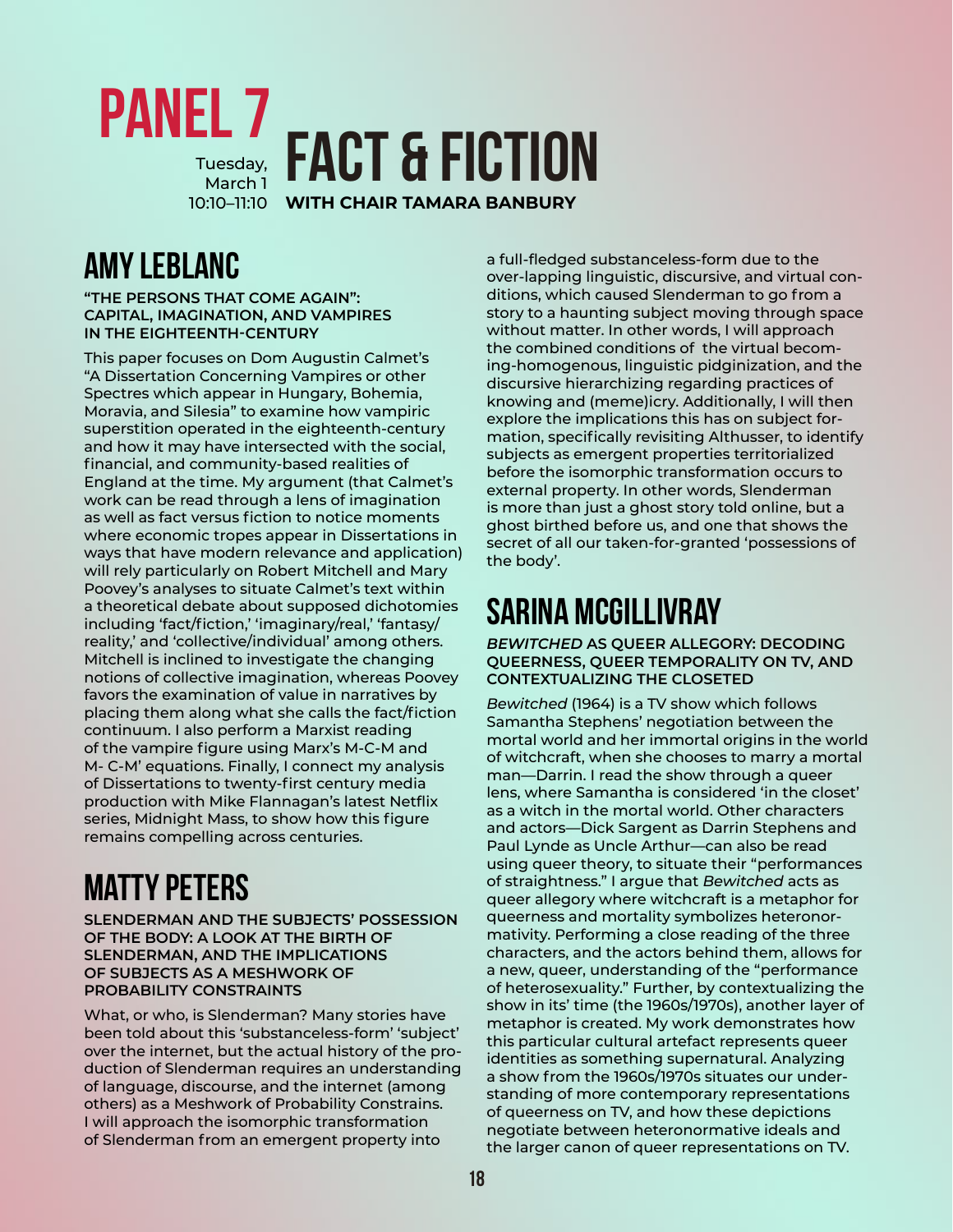### <span id="page-20-0"></span>**Religion & Panel 8** Tuesday, THE COSMOS March 1 11:20–12:20

**WITH CHAIR DR. HANNAH DICK**

## **Jenny Kliever**

**RELIGIOUS FRAMEWORKS FOR COMMUNICATING SCIENCE: A COMPARATIVE ANALYSIS OF THE 1980 COSMOS AND THE 2020 REMAKE**

Science is often considered secular and therefore different from the sacred, religious, or mythical. This idea, which emerged during the Enlightenment era in the 17th and 18th centuries, often leads science communicators to aim for neutrality when presenting science to the public. Especially now, at a time where science is politicized and mistrusted, there is a push to present clear and accurate information. Drawing on Stuart Hall's (1997) theory of representation, Clifford Geertz' (1966) definition of religion, and the work by Sanne Dokter-Mersch (2020) and Michael A. Rappenglück (2014) on mythologies, I perform a critical textual analysis of Carl Sagan's C*osmos: A Personal Voyage* and Neil deGrasse Tyson's *Cosmos: Possible Worlds*. I argue that, despite a 40-year difference between the series, both versions present the so-called "Cosmic Ocean" and "Cosmic Calendar" as a framework for explaining the latest science—two potent images that not only excel as engagement techniques but are also riddled with religious content. Come with me on a journey through the cosmos to explore the blurry lines between religion and science, to challenge the notion of the secular, and to find the religious in places you never thought to look.

## **Catherine van Reenen**

#### **SPIRITUAL TAXONOMY AS MEDIA THEORY/ MEDIA THEORY AS SPIRITUAL TAXONOMY**

Drawing on Marx's notion of 'spiritual taxonomies' to describe the classificatory discourses that define and order suprahuman agencies (2016), this paper takes up three examples of divine classification systems from western history in order to examine the ways in which these spiritual taxonomies hinge on implicit theories of mediation: Porphyry of Tyre's third-century hierarchy of gods and daemons; Samuel Quiccheberg's

sixteenth-century classification system for a collection of natural and artificial wonders; and Thomas Glendenning Hamilton's twentieth-century taxonomy of teleplasm which he developed in the course of his experiments with spirit communication. While these examples are temporally and conceptually disparate, they each reveal how suprahuman agencies have long played a role in our understanding of media and mediation (and vice versa), and thus point to the study of western esotericism, religion, and the paranormal as rich sources for reflexive critiques of our current theoretical models. In this regard, this paper will contribute to the conference's aim to contend with how past theories of communication continue to "haunt" our fields.

## **Maria-Antonia Urso**

**HUBBLE SPACE VISUALS: THE AUTHENTICITY OF THE COSMIC REEF**

In 2020, the Hubble Space Telescope celebrated its thirtieth anniversary with a collection of pictures composited into a tapestry nicknamed the Cosmic Reef (NASA, 2020). The image is stunning, as many of Hubble's observations are, because they are constructed with the primary goal of aesthetics as part of the Hubble Outreach Program. These images function as both art projects and scientific visualizations, meant to simultaneously convey information to the public and generate continued interest in space exploration (Mutchler, 2020). Zolt Levay (2018), retired Principal Science Visuals Developer in the Office of Public Outreach, writes: "The most common question we get asked about Hubble images is, 'are the colors real?'" (para. 1). This question of authenticity is prevalent amongst scientific visuals, as the discourse around scientific discoveries gravitate towards discussion of accuracy and realism, especially for images that have been manipulated to display various data (Cromey, 2010; Frow, 2014; Kemp, 2014). The presentation looks at the aestheticization and manipulation of scientific visuals, and whether that renders them "inauthentic" using the Hubble Space Telescope thirtieth anniversary image as a case study.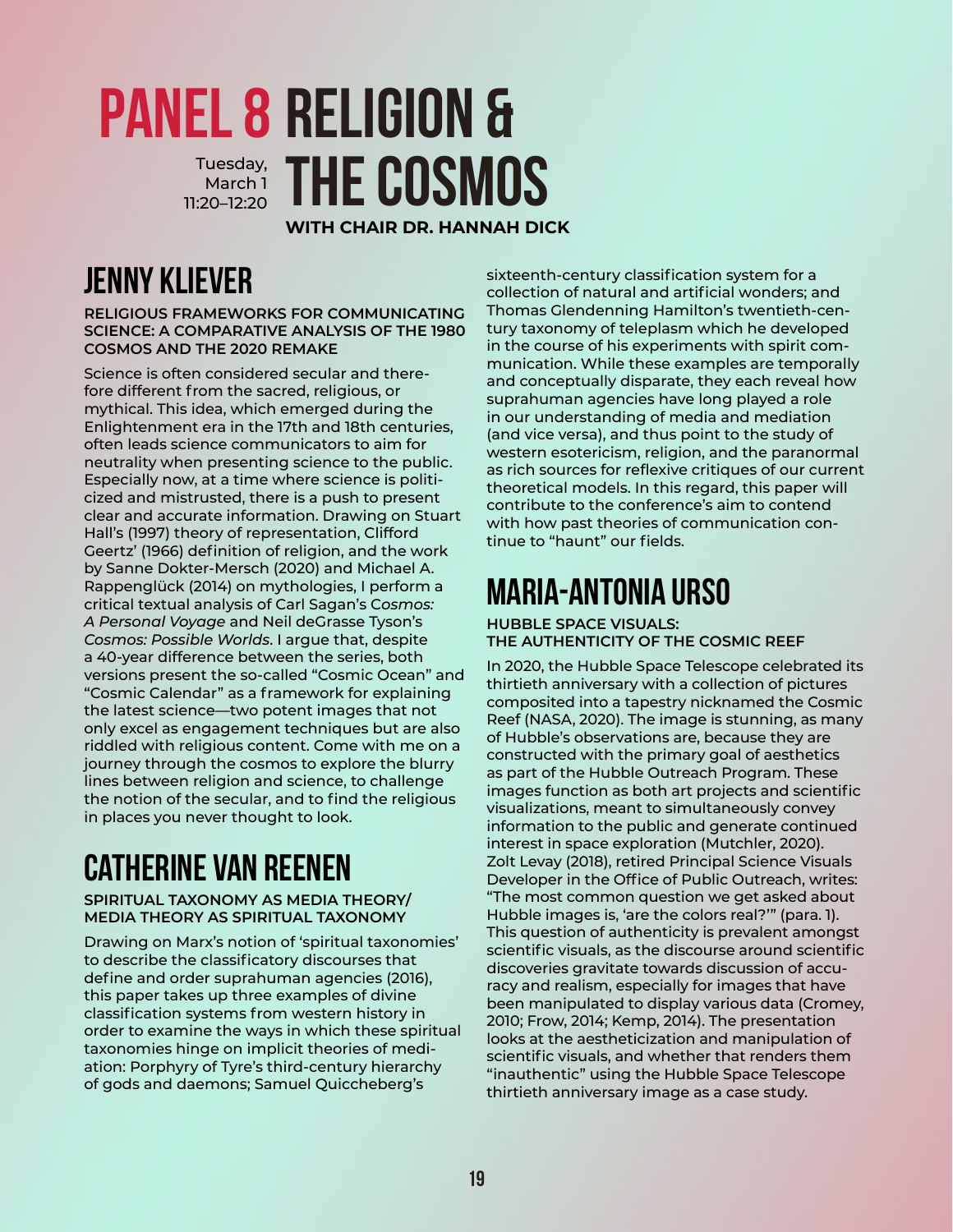### <span id="page-21-0"></span>**Economy & Panel 9** Tuesday, **TECHNOLOGY** March 1 2:40–3:40

**WITH CHAIR DR. DWAYNE WINSECK**

## **Catherine Jeffery**

**RISING MARKETS: ROBO-ADVISORS AND THE ECONOMIC IMAGINATION**

This presentation examines the ways that personal investing apps called robo-advisors contribute to imaginations about financial markets. Available as easy-to-use mobile apps with low fees, robo-advisors automatically manage a user's investments. These tools are part of what scholars call the financialization of everyday life, a process that has unfolded over the past few decades where finance plays an increasingly important role in the lives of ordinary individuals. As they loop more people into global stock markets, robo-advisors also communicate specific lessons about finance to their users, promoting and naturalizing common financial assumptions—such as that stock indices rise over the long term or that risk should be managed through diversification. Building from scholarship on the construction of economic models, the power of data visualizations, and studies of mobile applications, this presentation explores these taken-for-granted principles using the walkthrough method, highlighting how they manifest in two popular Canadian robo-advisors: CI Direct Investing and Wealthsimple Invest. Although the discipline of liberal economics has solidified widely accepted theories about markets, contention around such models needs to be reinvigorated through public debate.

## **Rory Sharp**

#### **PARANOID INFRASTRUCTURES: THE POLITICAL ECOLOGY OF 5G**

Drawing from feminist approaches to science and technology studies, political ecology and new materialism, this presentation, "Paranoid Infrastructures: The Political Ecology of 5G," assesses resistance to 5G as an emergent form of social struggle attuned to a post-truth political landscape. Throughout the Covid-19 pandemic, conspiracy theories about the relationship between the novel coronavirus and fifth generation wireless network technology (5G) have driven the sabotage of critical infrastructure. Fears of 5G precede the pandemic, extending from a long

history of misinformation about electromagnetic field (EMF) radiation. Regardless of their veracity, resistance to 5G is based on actionable theories about the relationship between the human body and its surrounding ecology. Driven by a paranoid affect straddling the line between the sublime and the uncanny, the sabotage of perceived 5G infrastructure demonstrates a nascent understanding of these sites as chokepoints of political power. Far from justifying these actions, this presentation argues that they are vital to understanding the precarious place of infrastructure in the 21st Century. By studying cases of sabotage that are simultaneously irrational and effective, 5G shows the centrality of partial knowledge to shared political decision making.

## **Simon Vodrey**

**COMMERCIAL MARKETERS, POLITICAL MARKETERS, & THE DARK SIDE OF MICROTARGETING** 

I examine the extent to which the flow of influence and innovation between commercial and political marketers is bidirectional and therefore could be seen as indicative of a two-way street with bidirectional interplay between commercial and political marketers rather than as a one-way street with one-way traffic from commercial to political marketers. The example I use to investigate this subject matter is tribal marketing.

My analysis proceeds accordingly: First, I establish the basics of tribal marketing. Second, relying upon the results from over thirty in-depth elite interviews with political marketers, market researchers, political researchers, pollsters and commercial marketers, I examine how tribal marketing is becoming a more recognizable, commonplace and effective way of marketing and how political marketers who are more familiar with this practice are better at building and mobilizing tribes than are commercial marketers. In doing so, I also shine light upon the dark side of targeting, noting how targeting itself is a practice which is anything but transparent in nature due to the secrecy with which most commercial and political marketers alike ply their craft.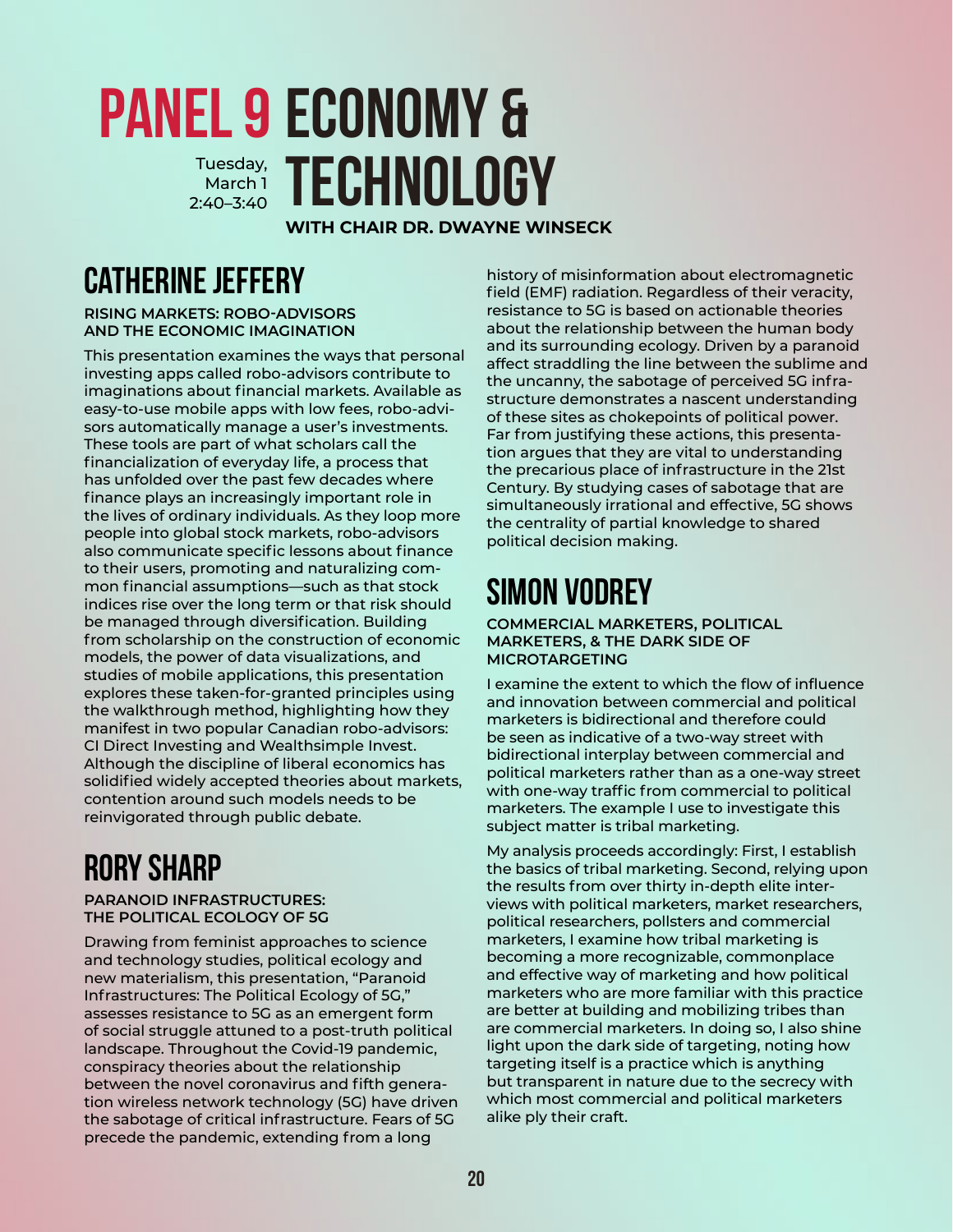# <span id="page-22-0"></span>**Undergraduate**

Tuesday, March 1 1:30–2:30



## **Emma Johnston**

#### **THE RISKS OF ONLINE SELF-DIAGNOSIS**

This past June, I began feeling sick with symptoms that progressively worsened. To my judgment, these symptoms did not seem to be severe and I was self-diagnosing myself using the Internet. I unfortunately caused myself greater harm because I only went to seek professional help two days after the symptoms began, and I was diagnosed with missed appendicitis. In discussions of online self-diagnosis, most individuals maintain the position that the Internet is a great space to obtain access to medical information and to have the ability to research specific ailments for the purpose of self-education and patient empowerment. However, others point out the dangers and possible risks that could be detrimental to their health, especially given how easily accessible unfiltered health information is online, especially on platforms like Google and TikTok. In this presentation, I argue issues of credibility, health literacy, and misdiagnoses are prominent within this health communication problem and access to unfiltered medical information can pose significant risks. The trend of online self-diagnosis can negatively influence patient health and well-being by creating anxieties and increasing the burden on health care services. I conclude that online self-diagnosing becomes an issue when the purpose of online self-diagnosis is used to fully substitute seeking professional medical advice.

## **Matthew Shaw**

#### **'GIRLS' VS GEEKS – AN EXAMINATION OF GEEK MASCULINITY IN 'VALORANT'**

Gaming culture has traditionally been explored through studies of representation; however, limited research has examined players' personal experiences whilst interacting with the gaming community. The core objective of this research is to help raise awareness of the negative masculine themes and behaviours that exist within these communities that work to exclude and denigrate women identifying players. The popular online game 'Valorant' is used as a case study, in order to better understand community interactions within recently developed mainstream games. This research explores Valorant's gaming community using a two-pronged approach. First, an open coding of Valorant's official subreddit will be performed and dominant frames will be identified. Second, interviews with women identifying gamers of the Valorant community will take place, and key themes related to player experience will be noted. A combined analysis of these two areas will seek to identify prevailing, overarching themes. By identifying these themes, this research seeks to facilitate critical discourse within the gaming community and serve as a call to action for the improved implementation of harassment policies and prevention tools.